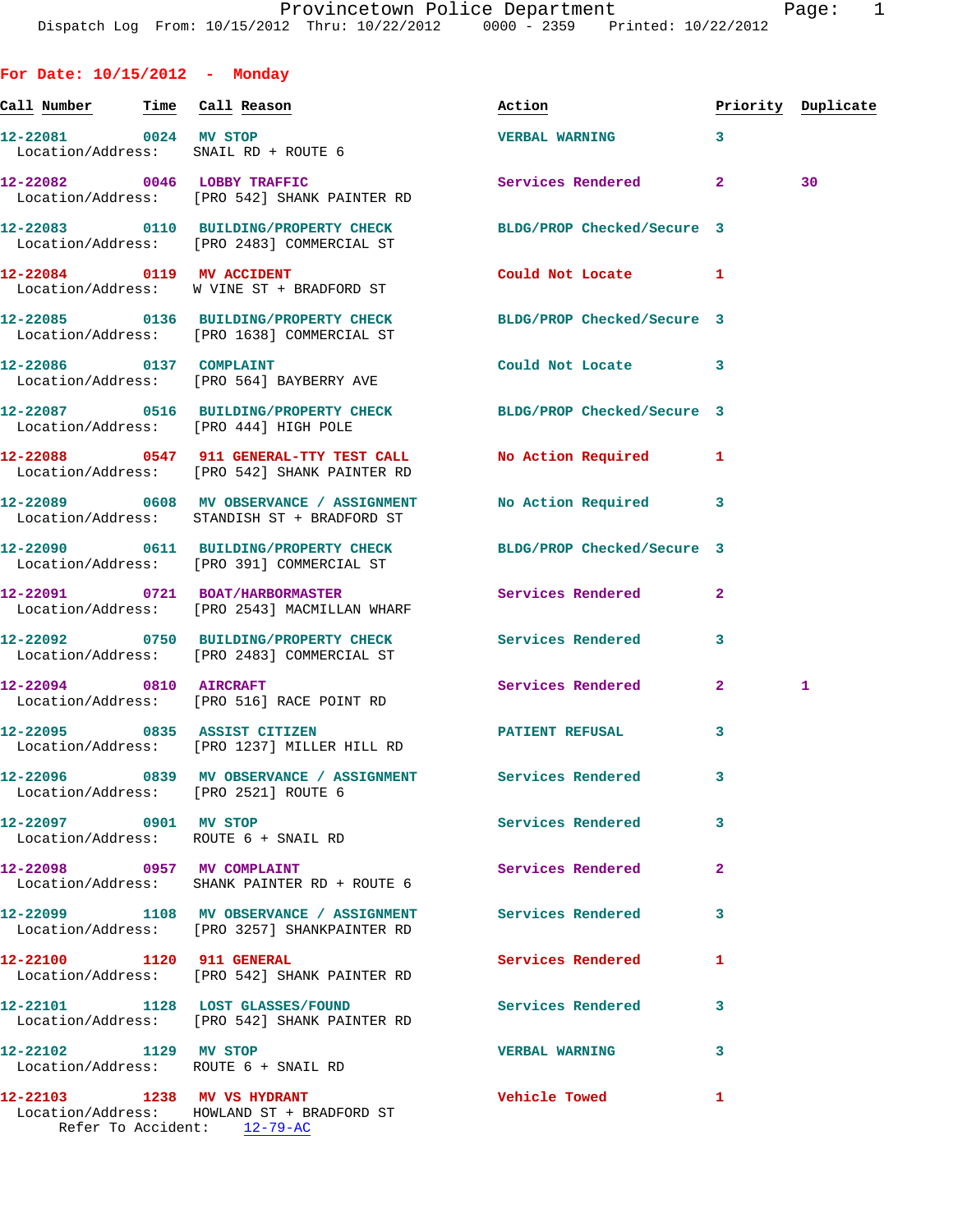|                                                                   | 12-22105 1319 COMPLAINT - STREET PERFORMERS SPOKEN TO<br>Location/Address: [PRO 197] COMMERCIAL ST             |                           | 3                          |
|-------------------------------------------------------------------|----------------------------------------------------------------------------------------------------------------|---------------------------|----------------------------|
| Location/Address: RYDER ST                                        | 12-22106 1412 PARKING COMPLAINT / GENERAL Services Rendered                                                    |                           | $\mathbf{3}$               |
|                                                                   | 12-22107 1439 PARKING COMPLAINT / GENERAL Services Rendered<br>Location/Address: [PRO 3317] CEMETERY RD        |                           | 3                          |
| 12-22108 1451 BOAT/HARBORMASTER                                   | Location/Address: [PRO 1865] COMMERCIAL ST                                                                     | Services Rendered         | $\mathbf{2}$               |
|                                                                   | 12-22110 1520 BOAT/HARBORMASTER<br>Location/Address: [PRO 1865] COMMERCIAL ST                                  | Services Rendered         | $\mathbf{2}$               |
|                                                                   | 12-22111 1526 ANIMAL CALL/SEAGULL<br>Location/Address: [PRO 3259] MACMILLAN WHARF                              | Services Rendered         | $\mathbf{2}$               |
| Location/Address: [PRO 2513] ROUTE 6                              | 12-22112 1553 MV OBSERVANCE / ASSIGNMENT Services Rendered                                                     |                           | 3                          |
| Location/Address: COOK ST + BRADFORD ST                           | 12-22113 1553 PARKING COMPLAINT / GENERAL Services Rendered                                                    |                           | 3                          |
| 12-22114 1601 MV STOP                                             | Location/Address: [PRO 2391] BRADFORD ST                                                                       | <b>VERBAL WARNING</b>     | $\mathbf{3}$               |
| 12-22115   1604   MV STOP<br>Location/Address: [PRO 2521] ROUTE 6 |                                                                                                                | Citation/Warning Issued   | 3                          |
| Location/Address: HARBOUR DR                                      |                                                                                                                | Services Rendered         | 1                          |
| Location/Address: [PRO 2521] ROUTE 6                              | 12-22117 1630 MV OBSERVANCE / ASSIGNMENT Services Rendered                                                     |                           | 3                          |
| 12-22118 1631 MV STOP<br>Location/Address: [PRO 2479] ROUTE 6     |                                                                                                                | <b>VERBAL WARNING</b>     | 3                          |
| 12-22119    1634 MV STOP<br>Location/Address: [PRO 2521] ROUTE 6  |                                                                                                                | <b>VERBAL WARNING</b>     | 3                          |
| 12-22120   1642 SERVICE CALL                                      | Location/Address: [PRO 542] SHANK PAINTER RD                                                                   | Services Rendered         | 3                          |
|                                                                   | 12-22121 1650 ASSIST AGENCY / MUTUAL AID<br>Location/Address: HOWLAND ST + BRADFORD ST                         | <b>Services Rendered</b>  | $\mathbf{3}$               |
| Location/Address: COOK ST + BRADFORD ST                           | 12-22122 1656 PARKING COMPLAINT / GENERAL Services Rendered                                                    |                           | $\overline{\phantom{a}}$ 3 |
| 12-22123 1657 MV STOP<br>Location/Address: [PRO 2513] ROUTE 6     |                                                                                                                | Citation/Warning Issued 3 |                            |
| 12-22124 1703 MV STOP<br>Location/Address: [PRO 2513] ROUTE 6     |                                                                                                                | Citation/Warning Issued 3 |                            |
|                                                                   | 12-22125 1707 PARK, WALK & TALK<br>Location/Address: [PRO 3151] COMMERCIAL ST                                  | Services Rendered         | $\mathbf{2}$               |
| 12-22126 1723 LOST VW REMOTE                                      | Location/Address: [PRO 191] COMMERCIAL ST                                                                      | Services Rendered 3       |                            |
| 12-22127 1812 MV STOP<br>Location/Address: [PRO 2518] ROUTE 6     |                                                                                                                | <b>VERBAL WARNING</b>     | 3                          |
|                                                                   | 12-22128 1813 BUILDING/PROPERTY CHECK BLDG/PROP Checked/Secure 3<br>Location/Address: [PRO 1638] COMMERCIAL ST |                           |                            |
| 12-22129 1917 DOG BITE                                            |                                                                                                                | Services Rendered         | $\mathbf{2}$               |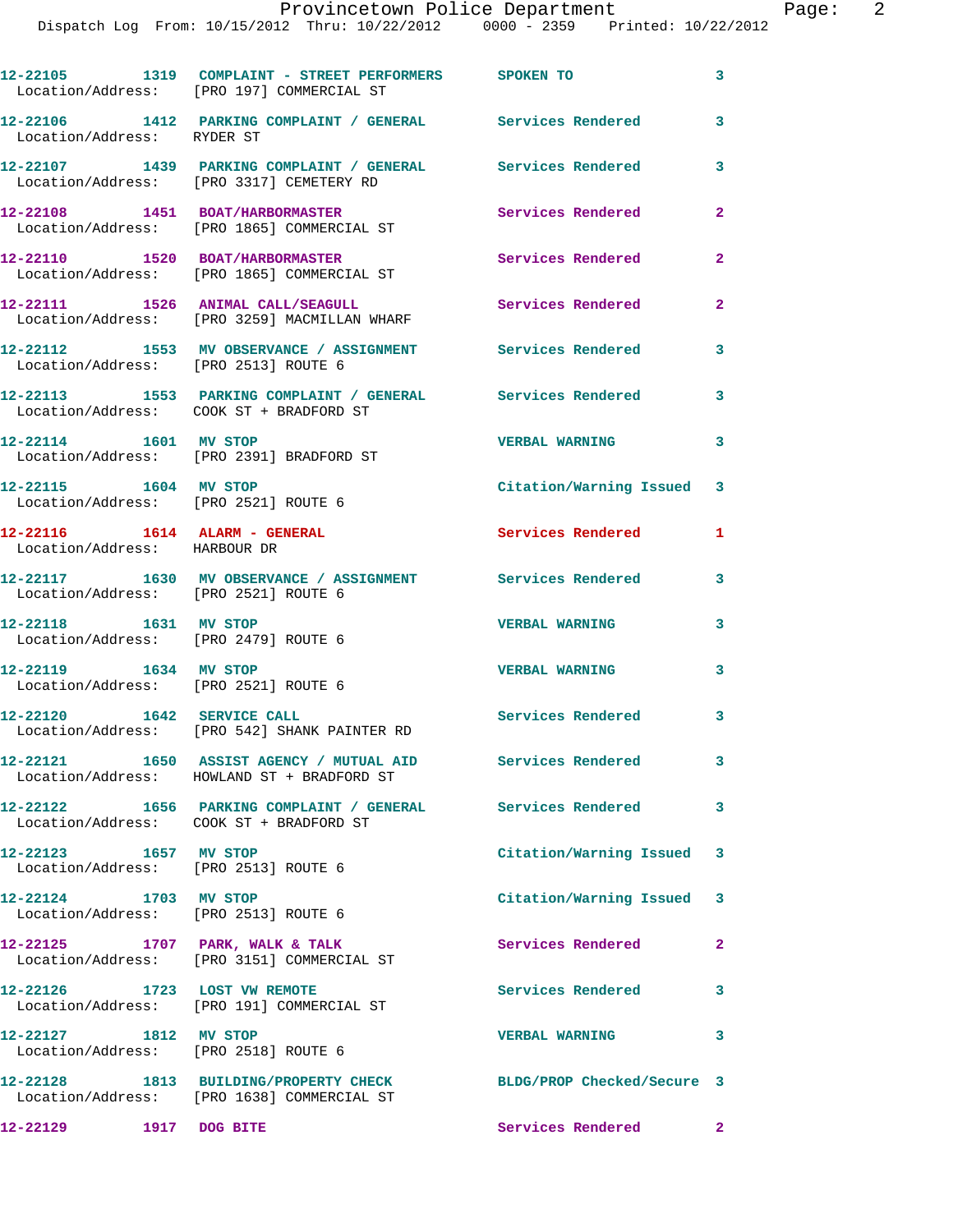|                                                     |                                                                                     | Provincetown Police Department<br>Dispatch Log From: 10/15/2012 Thru: 10/22/2012 0000 - 2359 Printed: 10/22/2012 | Page               |
|-----------------------------------------------------|-------------------------------------------------------------------------------------|------------------------------------------------------------------------------------------------------------------|--------------------|
| Location/Address: WATSONS CT                        |                                                                                     |                                                                                                                  |                    |
|                                                     | Location/Address: [PRO 564] BAYBERRY                                                | 12-22130 1939 BUILDING/PROPERTY CHECK BLDG/PROP Checked/Secure 3                                                 |                    |
|                                                     | Location/Address: [PRO 3287] ROUTE 6                                                | 12-22131 1948 BUILDING/PROPERTY CHECK BLDG/PROP Checked/Secure 3                                                 |                    |
|                                                     | Location/Address: [PRO 3259] MACMILLAN WHARF                                        | 12-22132 2007 ASSIST CITIZEN Services Rendered 3                                                                 |                    |
|                                                     | 12-22133 2016 LIFT ASSIST<br>Location/Address: [PRO 3343] SEASHORE PARK DR          | Services Rendered                                                                                                | 1                  |
|                                                     | Location/Address: ROUTE 6 + HOWLAND ST                                              | 12-22134 2032 MV OBSERVANCE / ASSIGNMENT Services Rendered                                                       | 3                  |
|                                                     | 12-22135 2044 FOLLOW UP<br>Location/Address: [PRO 1521] COURT ST                    | Services Rendered                                                                                                | $\overline{a}$     |
|                                                     | Location/Address: [PRO 519] RACE POINT RD                                           | 12-22136 2123 BUILDING/PROPERTY CHECK BLDG/PROP Checked/Secure 3                                                 |                    |
|                                                     |                                                                                     | 12-22137 2147 BUILDING/PROPERTY CHECK Services Rendered 3<br>Location/Address: [PRO 2206] COMMERCIAL ST          |                    |
| 12-22138 2205 MV STOP<br>Refer To Arrest: 12-336-AR | Location/Address: [PRO 221] COMMERCIAL ST                                           | Arrest(s) Made                                                                                                   | 3                  |
|                                                     | Location/Address: [PRO 530] SHANKPAINTER RD                                         | 12-22139 2330 BUILDING/PROPERTY CHECK BLDG/PROP Checked/Secure 3                                                 |                    |
|                                                     | Location/Address: [PRO 571] ALDEN ST                                                | 12-22140 2335 BUILDING/PROPERTY CHECK BLDG/PROP Checked/Secure 3                                                 |                    |
|                                                     | Location/Address: [PRO 391] COMMERCIAL ST                                           | 12-22141 2338 BUILDING/PROPERTY CHECK BLDG/PROP Checked/Secure 3                                                 |                    |
| For Date: $10/16/2012$ - Tuesday                    |                                                                                     |                                                                                                                  |                    |
|                                                     | 12-22142 0000 LOBBY TRAFFIC<br>Location/Address: [PRO 542] SHANK PAINTER RD         | Services Rendered                                                                                                | 19<br>$\mathbf{2}$ |
|                                                     | Location/Address: [PRO 526] RYDER ST                                                | 12-22143 0030 BUILDING/PROPERTY CHECK BLDG/PROP Checked/Secure 3                                                 |                    |
|                                                     | Location/Address: [PRO 3287] ROUTE 6                                                | 12-22144 0121 BUILDING/PROPERTY CHECK BLDG/PROP Checked/Secure 3                                                 |                    |
|                                                     | 12-22145 0146 BUILDING/PROPERTY CHECK<br>Location/Address: [PRO 2977] COMMERCIAL ST | BLDG/PROP Checked/Secure 3                                                                                       |                    |
|                                                     | 12-22146 0148 BUILDING/PROPERTY CHECK<br>Location/Address: [PRO 444] HIGH POLE HILL | BLDG/PROP Checked/Secure 3                                                                                       |                    |
|                                                     | Location/Address: HIGH POLE HILL + BRADFORD ST                                      | 12-22147 0211 MV OBSERVANCE / ASSIGNMENT Services Rendered                                                       | 3                  |
|                                                     | 12-22148 0224 BUILDING/PROPERTY CHECK<br>Location/Address: [PRO 1638] COMMERCIAL ST | BLDG/PROP Checked/Secure 3                                                                                       |                    |
|                                                     |                                                                                     |                                                                                                                  |                    |

**12-22149 0254 BUILDING/PROPERTY CHECK BLDG/PROP Checked/Secure 3**  Location/Address: [PRO 182] COMMERCIAL ST **12-22150 0303 SPEED DOLLY ASSIGNMENT No Action Required 3**  Location/Address: [PRO 542] SHANK PAINTER RD

**12-22151 0330 BUILDING/PROPERTY CHECK BLDG/PROP Checked/Secure 3**  Location/Address: [PRO 3030] TIN PAN ALLEY RD

Page:  $3$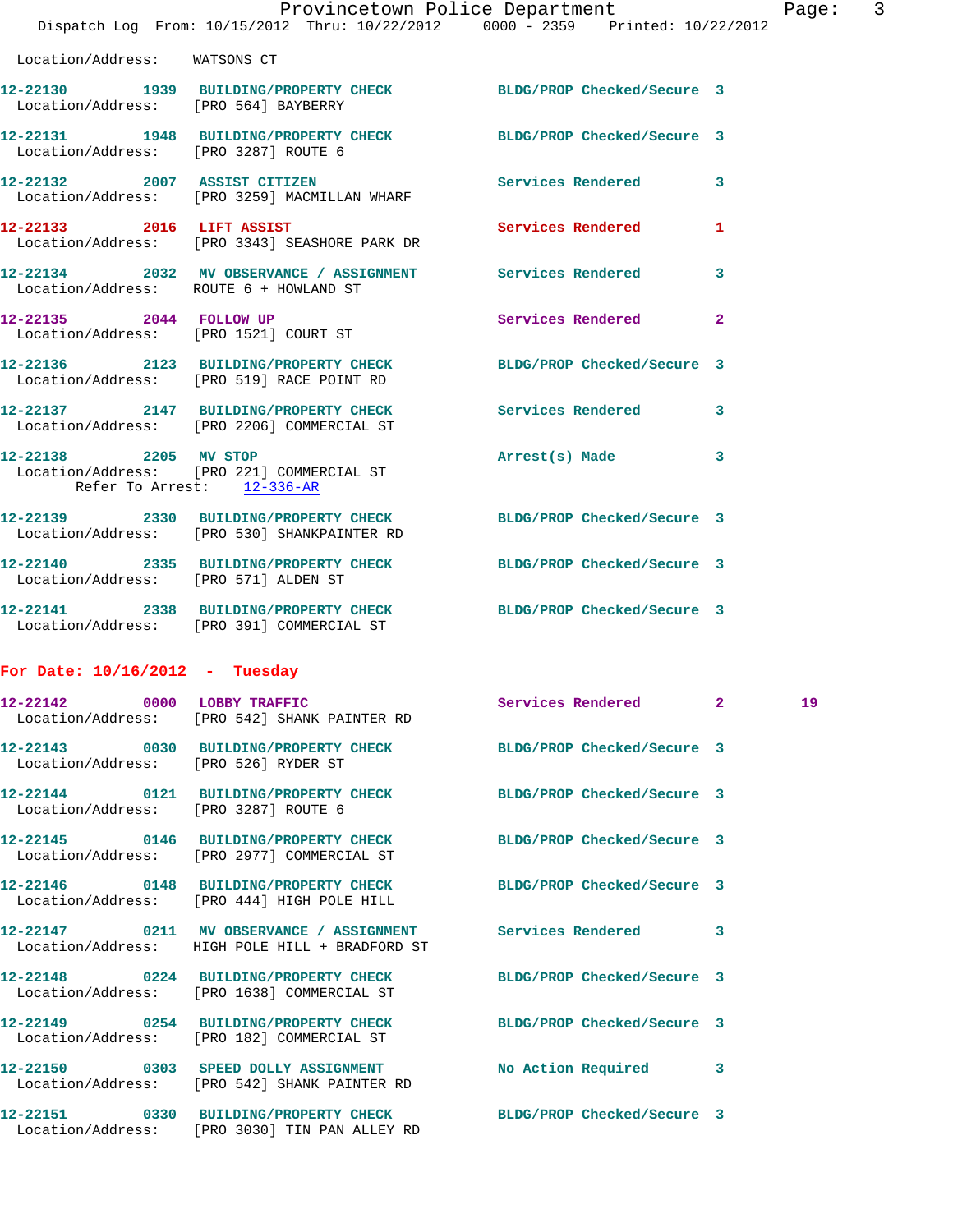## Provincetown Police Department Page: 4

Dispatch Log From: 10/15/2012 Thru: 10/22/2012 0000 - 2359 Printed: 10/22/2012

| Location/Address: [TRU] SHORE RD       | 12-22152 0331 ASSIST AGENCY / MUTUAL AID Services Rendered 3                                               |                            |                |
|----------------------------------------|------------------------------------------------------------------------------------------------------------|----------------------------|----------------|
|                                        | 12-22153 0345 MV DISABLED/LOCKOUT<br>Location/Address: [PRO 253] COMMERCIAL ST                             | No Action Required         | $\overline{2}$ |
| Location/Address: [TRU] PILGRIMS PATH  | 12-22154 0405 ASSIST AGENCY / MUTUAL AID Services Rendered                                                 |                            | 3              |
|                                        | 12-22155     0445   BUILDING/PROPERTY CHECK<br>Location/Address:   [PRO 545] SHANKPAINTER RD               | BLDG/PROP Checked/Secure 3 |                |
| Location/Address: SNAIL RD             | 12-22156 0501 MV OBSERVANCE / ASSIGNMENT Services Rendered 3                                               |                            |                |
|                                        | 12-22157 0508 BUILDING/PROPERTY CHECK<br>Location/Address: [PRO 488] MAYFLOWER AVE                         | BLDG/PROP Checked/Secure 3 |                |
|                                        | 12-22158 0559 MV OBSERVANCE / ASSIGNMENT<br>Location/Address: STANDISH ST + BRADFORD ST                    | <b>Services Rendered</b>   | 3              |
|                                        | 12-22160 0609 AIRCRAFT-FLIGHT COVERAGE<br>Location/Address: [PRO 516] RACE POINT RD                        | <b>Services Rendered</b>   | $\overline{a}$ |
|                                        | 12-22161 0629 BUILDING/PROPERTY CHECK<br>Location/Address: [PRO 3163] WINTHROP ST                          | BLDG/PROP Checked/Secure 3 |                |
| 12-22162 0705 ASSIST CITIZEN           | Location/Address: [PRO 1237] MILLER HILL RD                                                                | Services Rendered          | 3              |
|                                        | 12-22163 0726 BOAT/HARBORMASTER<br>Location/Address: [PRO 2543] MACMILLAN WHARF                            | Services Rendered          | $\mathbf{2}$   |
|                                        | 12-22164 0738 FOUND MASS DL/MASTERCARD Services Rendered 3<br>Location/Address: [PRO 542] SHANK PAINTER RD |                            |                |
| Location/Address: [PRO 3287] ROUTE 6   | 12-22165 0758 BUILDING/PROPERTY CHECK                                                                      | BLDG/PROP Checked/Secure 3 |                |
| Location/Address: [PRO 444] HIGH POLE  | 12-22166 0813 BUILDING/PROPERTY CHECK BLDG/PROP Checked/Secure 3                                           |                            |                |
| 12-22167 0857 ROAD CLOSURES            |                                                                                                            | Services Rendered 3        |                |
| Location/Address: [PRO 571] ALDEN ST   | 12-22168 0923 BUILDING/PROPERTY CHECK                                                                      | BLDG/PROP Checked/Secure 3 |                |
| 12-22170 1000 ALARM - FIRE             | Location/Address: [PRO 489] MAYFLOWER AVE                                                                  | False Alarm                | $\mathbf{1}$   |
|                                        | 12-22171 1022 BUILDING/PROPERTY CHECK<br>Location/Address: [PRO 3318] CEMETERY RD                          | BLDG/PROP Checked/Secure 3 |                |
|                                        | 12-22172 1026 BUILDING/PROPERTY CHECK<br>Location/Address: [PRO 2500] COMMERCIAL ST                        | BLDG/PROP Checked/Secure 3 |                |
| 12-22173 1029 911 GENERAL              | Location/Address: [PRO 542] SHANK PAINTER RD                                                               | Services Rendered          | 1              |
| 12-22174 1033 PARK, WALK & TALK        | Location/Address: [PRO 285] COMMERCIAL ST                                                                  | Services Rendered          | $\mathbf{2}$   |
| Location/Address: [PRO 87] CENTER ST   | 12-22175    1047 LARCENY /FORGERY/ FRAUD                                                                   | <b>Services Rendered</b>   | $\mathbf{2}$   |
| Location/Address: [PRO 2543] MACMILLAN | 12-22176 1141 BUILDING/PROPERTY CHECK                                                                      | BLDG/PROP Checked/Secure 3 |                |
| 12-22177                               | 1203 BUILDING/PROPERTY CHECK                                                                               | BLDG/PROP Checked/Secure 3 |                |

Location/Address: [PRO 564] BAYBERRY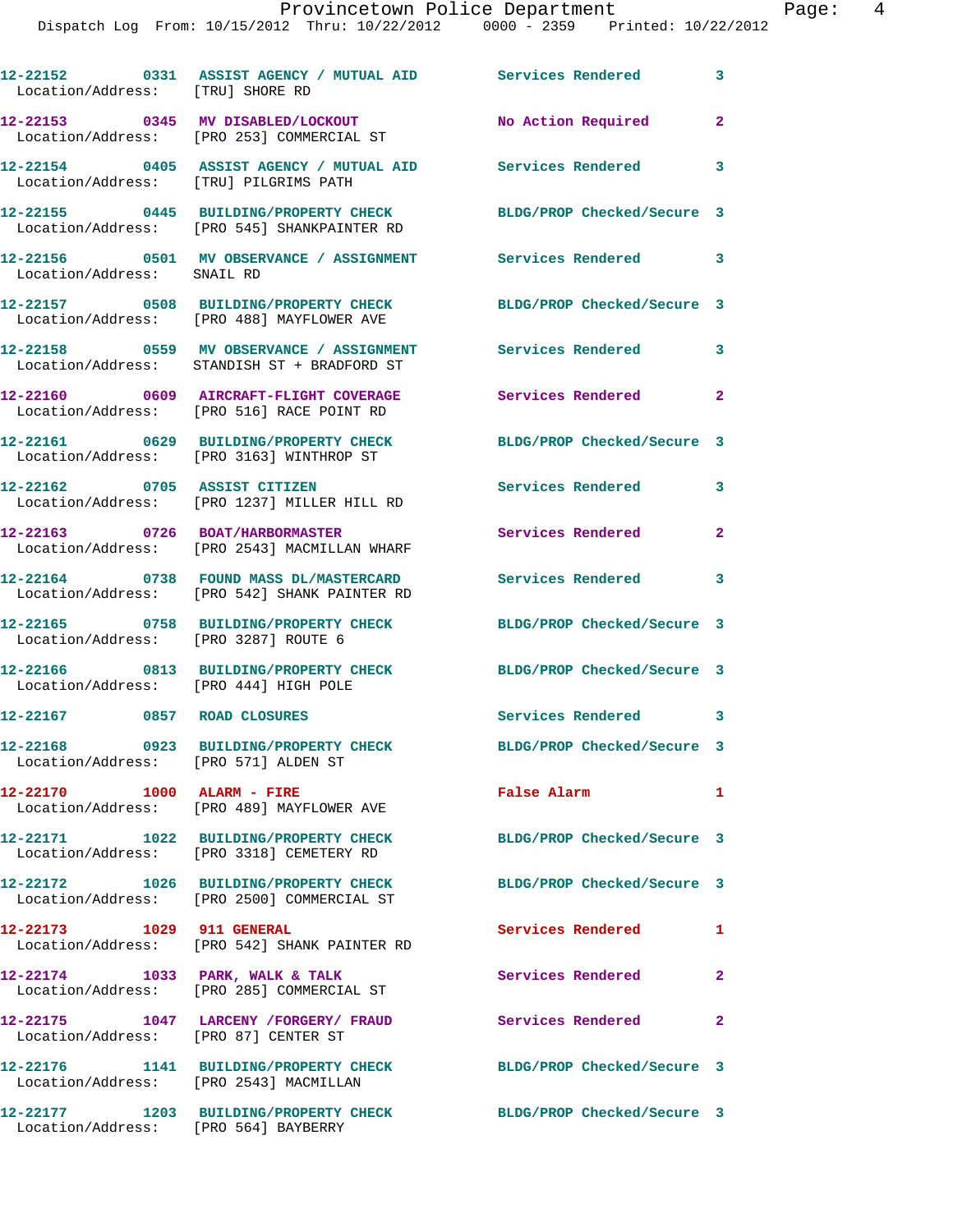|                                                                   | 12-22178 1322 SERVE SUMMONS<br>Location/Address: [PRO 344] COMMERCIAL ST                                         | Could Not Locate           | 3            |
|-------------------------------------------------------------------|------------------------------------------------------------------------------------------------------------------|----------------------------|--------------|
| Location/Address: [PRO 58] BRADFORD ST                            | 12-22179 1554 MV OBSERVANCE / ASSIGNMENT Services Rendered                                                       |                            | 3            |
|                                                                   | 12-22180 1556 BUILDING/PROPERTY CHECK BLDG/PROP Checked/Secure 3<br>Location/Address: [PRO 2898] JEROME SMITH RD |                            |              |
| 12-22181 1622 MV STOP                                             | Location/Address: BRADFORD ST + COURT ST                                                                         | <b>VERBAL WARNING</b>      | 3            |
|                                                                   | 12-22182 1637 SERVICE CALL<br>Location/Address: [PRO 542] SHANK PAINTER RD                                       | Services Rendered          | 3            |
| 12-22183 1704 FOLLOW UP                                           | Location/Address: [PRO 3736] COMMERCIAL ST                                                                       | Services Rendered          | 2            |
| 12-22184 1713 STRANDED DOLPHIN                                    | Location/Address: [PRO 3430] COMMERCIAL ST                                                                       | Services Rendered          | 2            |
| Location/Address: [PRO 2513] ROUTE 6                              | 12-22185 1738 ASSIST AGENCY / MUTUAL AID Services Rendered                                                       |                            | 3            |
| Location/Address: [PRO 433] RYDER ST                              | 12-22186 1802 BUILDING/PROPERTY CHECK                                                                            | BLDG/PROP Checked/Secure 3 |              |
| Location/Address: [PRO 2513] ROUTE 6                              | 12-22187 1817 MV OBSERVANCE / ASSIGNMENT Services Rendered                                                       |                            | 3            |
|                                                                   | 12-22188 1824 PARKING COMPLAINT / GENERAL Services Rendered<br>Location/Address: [PRO 1401] NELSON AVE           |                            | 3            |
| 12-22189 1834 MV STOP<br>Location/Address: [PRO 2521] ROUTE 6     |                                                                                                                  | <b>VERBAL WARNING</b>      | 3            |
| 12-22191 1915 EARTHQUAKE                                          |                                                                                                                  | Services Rendered          | 2            |
|                                                                   | 12-22190 1918 LARCENY OF FIREARMS<br>Location/Address: [PRO 1783] FRANKLIN ST                                    | Services Rendered          | 2            |
|                                                                   | 12-22192 2029 PARKING COMPLAINT / GENERAL Services Rendered<br>Location/Address: [PRO 1005] NELSON AVE           |                            | 3            |
| 12-22193                                                          | 2047 BUILDING/PROPERTY CHECK<br>Location/Address: [PRO 306] COMMERCIAL ST                                        | BLDG/PROP Checked/Secure 3 |              |
| 12-22194 2101 ANIMAL CALL<br>Location/Address: [PRO 80] CARVER ST |                                                                                                                  | <b>GONE ON ARRIVAL</b>     | $\mathbf{2}$ |
| Location/Address: [PRO 16] BRADFORD ST                            | 12-22195 2119 BUILDING/PROPERTY CHECK                                                                            | BLDG/PROP Checked/Secure 3 |              |
| Location/Address: [PRO 569] WINSLOW ST                            |                                                                                                                  | BLDG/PROP Checked/Secure 3 |              |
|                                                                   | 12-22198 2332 BUILDING/PROPERTY CHECK<br>Location/Address: [PRO 306] COMMERCIAL ST                               | BLDG/PROP Checked/Secure 3 |              |
|                                                                   | 12-22199 2336 BUILDING/PROPERTY CHECK<br>Location/Address: [PRO 3318] CEMETERY RD                                | BLDG/PROP Checked/Secure 3 |              |
| <b>12-22200</b>                                                   | Location/Address: CAPTAIN BERTIE RD + SHANKPAINTER RD                                                            |                            | 3            |

## **For Date: 10/17/2012 - Wednesday**

| 12-22201          | 0006 LOBBY TRAFFIC        | Services Rendered |  |
|-------------------|---------------------------|-------------------|--|
| Location/Address: | FRO 5421 SHANK PAINTER RD |                   |  |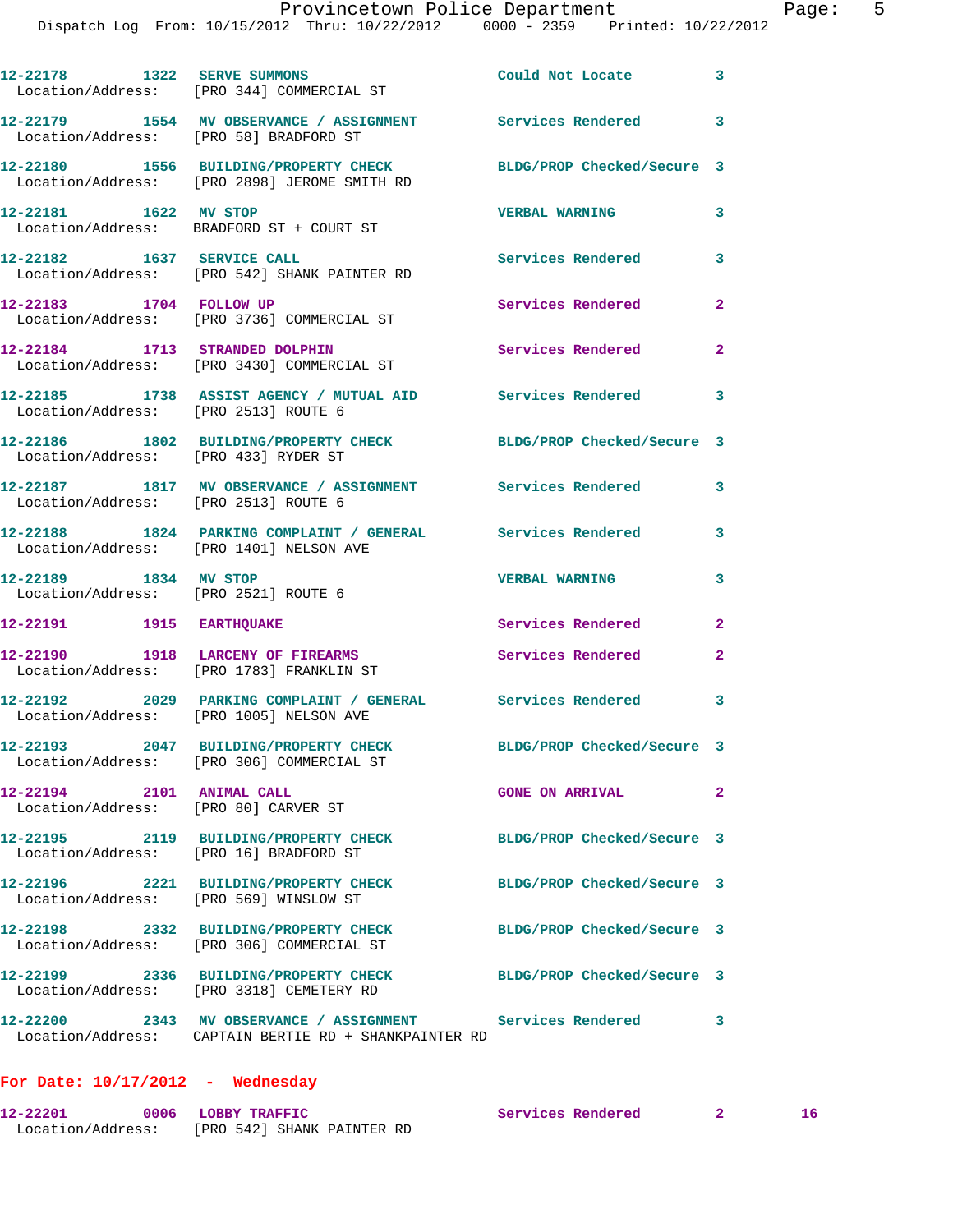|                                                                  | 12-22202 0008 MV OBSERVANCE / ASSIGNMENT Services Rendered 3<br>Location/Address: BRADFORD ST + HOWLAND ST |                            |                            |
|------------------------------------------------------------------|------------------------------------------------------------------------------------------------------------|----------------------------|----------------------------|
| Location/Address: [PRO 2543] MACMILLAN                           | 12-22203 0022 BUILDING/PROPERTY CHECK                                                                      | BLDG/PROP Checked/Secure 3 |                            |
| 12-22204 0045 BY-LAW VIOLATION                                   | Location/Address: [PRO 3296] SHANK PAINTER RD                                                              | SPOKEN TO                  | $\mathbf{2}$               |
| 12-22205 0054 MV STOP                                            | Location/Address: [PRO 2391] BRADFORD ST                                                                   | <b>VERBAL WARNING</b>      | 3                          |
|                                                                  | 12-22206 0113 BUILDING/PROPERTY CHECK<br>Location/Address: [PRO 105] COMMERCIAL ST                         | BLDG/PROP Checked/Secure 3 |                            |
|                                                                  | 12-22208 0315 BUILDING/PROPERTY CHECK<br>Location/Address: [PRO 3287] ROUTE 6                              | BLDG/PROP Checked/Secure 3 |                            |
|                                                                  | 12-22209 0316 BUILDING/PROPERTY CHECK<br>Location/Address: [PRO 3030] TIN PAN ALLEY RD                     | BLDG/PROP Checked/Secure 3 |                            |
| Location/Address: [PRO 444] HIGH POLE                            | 12-22210 0415 BUILDING/PROPERTY CHECK                                                                      | BLDG/PROP Checked/Secure 3 |                            |
|                                                                  | 12-22211 0508 BUILDING/PROPERTY CHECK<br>Location/Address: [PRO 1646] WINSLOW ST                           | BLDG/PROP Checked/Secure 3 |                            |
| Location/Address: [PRO 2513] ROUTE 6                             | 12-22212 0604 MV OBSERVANCE / ASSIGNMENT Services Rendered                                                 |                            | $\overline{\phantom{a}}$ 3 |
|                                                                  | 12-22213 0624 BUILDING/PROPERTY CHECK<br>Location/Address: [PRO 545] SHANK PAINTER RD                      | BLDG/PROP Checked/Secure 3 |                            |
| 12-22214 0716 LIFT ASSIST                                        | Location/Address: [PRO 781] CAPTAIN BERTIE RD                                                              | Services Rendered 1        |                            |
|                                                                  | 12-22215 0730 H/M ON/OFF DUTY<br>Location/Address: [PRO 2543] MACMILLAN WHARF                              | No Action Required         | $\mathbf{2}$               |
| Location/Address: [PRO 3287] ROUTE 6                             | 12-22216 0734 BUILDING/PROPERTY CHECK BLDG/PROP Checked/Secure 3                                           |                            |                            |
|                                                                  | 12-22217 0829 BUILDING/PROPERTY CHECK<br>Location/Address: [PRO 2206] COMMERCIAL ST                        | BLDG/PROP Checked/Secure 3 |                            |
| 12-22218 0850 LARCENY<br>Location/Address: WEST VINE ST          |                                                                                                            | Investigated               | $\mathbf{2}$               |
|                                                                  | 12-22219 0855 BUILDING/PROPERTY CHECK<br>Location/Address: [PRO 3317] CEMETERY RD                          | BLDG/PROP Checked/Secure 3 |                            |
|                                                                  | 12-22220 0856 BUILDING/PROPERTY CHECK<br>Location/Address: [PRO 3318] CEMETERY RD                          | BLDG/PROP Checked/Secure 3 |                            |
| 12-22221 0954 911 ABANDONED                                      | Location/Address: [PRO 440] HARRY KEMP WAY                                                                 | Services Rendered          | $\mathbf{1}$               |
| 12-22222 1015 ALARM TEST<br>Location/Address: [PRO 425] COURT ST |                                                                                                            | Services Rendered          | $\mathbf{1}$               |
|                                                                  | 12-22223 1030 ASSIST AGENCY / MUTUAL AID<br>Location/Address: [PRO 2543] MACMILLAN WHARF                   | <b>Services Rendered</b>   | 3                          |
| Location/Address: [PRO 571] ALDEN ST                             | 12-22224 1031 BUILDING/PROPERTY CHECK                                                                      | BLDG/PROP Checked/Secure 3 |                            |
|                                                                  | 12-22226 1118 COMMERCIAL/BURG<br>Location/Address: [PRO 664] COMMERCIAL ST                                 | False Alarm                | 1                          |

**12-22228 1159 PARK, WALK & TALK Services Rendered 2**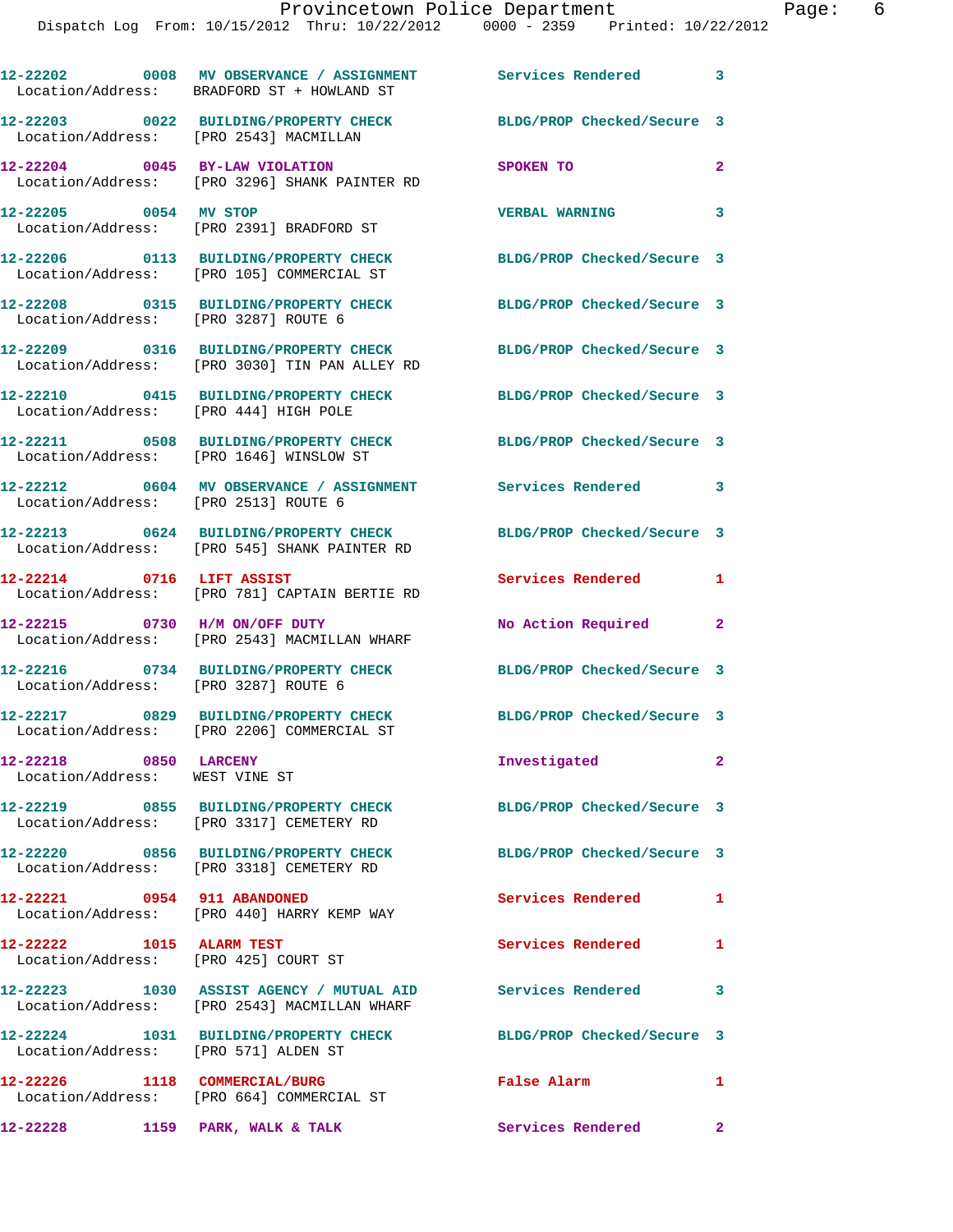|                                       | Provincetown Police Department<br>Dispatch Log From: 10/15/2012 Thru: 10/22/2012 0000 - 2359 Printed: 10/22/2012 |                            |              |
|---------------------------------------|------------------------------------------------------------------------------------------------------------------|----------------------------|--------------|
| Location/Address: COMMERCIAL ST       |                                                                                                                  |                            |              |
| Location/Address: DEWEY AVE           | 12-22229 1309 MEDICAL EMERGENCY                                                                                  | Transported to Hospital 1  |              |
|                                       | 12-22230 1417 MEDICAL EMERGENCY<br>Location/Address: [PRO 526] RYDER ST EXT                                      | PATIENT REFUSAL            | 1            |
|                                       | 12-22231 1426 LOST/FOUND PROPERTY<br>Location/Address: [PRO 542] SHANK PAINTER RD                                | <b>Services Rendered</b>   | 3            |
|                                       | 12-22232 1500 MEDICAL EMERGENCY<br>Location/Address: [PRO 376] COMMERCIAL ST                                     | Transported to Hospital    | 1            |
|                                       | 12-22233 1503 MV OBSERVANCE / ASSIGNMENT Services Rendered<br>Location/Address: [PRO 2175] SHANKPAINTER RD       |                            | 3            |
| 12-22234 1514 MV STOP                 | Location/Address: [PRO 2519] ROUTE 6                                                                             | <b>VERBAL WARNING</b>      | 3            |
|                                       | 12-22235 1537 FLIGHT COVERAGE<br>Location/Address: [PRO 516] RACE POINT RD                                       | <b>Services Rendered</b>   | $\mathbf{2}$ |
| Location/Address: [PRO 444] HIGH POLE | 12-22236 1656 BUILDING/PROPERTY CHECK BLDG/PROP Checked/Secure 3                                                 |                            |              |
|                                       | 12-22237 1713 MV ACCIDENT<br>Location/Address: [PRO 1114] STANDISH ST                                            | <b>Services Rendered</b>   | 1            |
| Refer To Accident: 12-78-AC           | 12-22238 1732 MV ACCIDENT<br>Location/Address: [PRO 447] JEROME SMITH RD                                         | Citation/Warning Issued    | 1            |
| 12-22239 1827 MV STOP                 | Location/Address: [PRO 3296] SHANK PAINTER RD                                                                    | <b>VERBAL WARNING</b>      | 3            |
|                                       | 12-22240 1854 BUILDING/PROPERTY CHECK<br>Location/Address: [PRO 2483] COMMERCIAL ST                              | BLDG/PROP Checked/Secure 3 |              |
| Location/Address: [PRO 433] RYDER ST  | 12-22241 1900 BUILDING/PROPERTY CHECK                                                                            | BLDG/PROP Checked/Secure 3 |              |
|                                       | 12-22242 1930 BUILDING/PROPERTY CHECK<br>Location/Address: [PRO 519] RACE POINT RD                               | BLDG/PROP Checked/Secure 3 |              |
|                                       | 12-22243 2013 BUILDING/PROPERTY CHECK<br>Location/Address: [PRO 306] COMMERCIAL ST                               | BLDG/PROP Checked/Secure 3 |              |
|                                       | 12-22244 2022 MV OBSERVANCE / ASSIGNMENT<br>Location/Address: BRADFORD ST + STANDISH ST                          | <b>Services Rendered</b>   | 3            |
| 12-22245 2024 ALARM - GENERAL         | Location/Address: [PRO 819] COMMERCIAL ST                                                                        | <b>Services Rendered</b>   | 1            |
|                                       | 12-22246 2029 SMOKE SMELL<br>Location/Address: HOWLAND ST + BRADFORD ST                                          | <b>False Alarm</b>         | 3            |
|                                       | 12-22247 2124 BUILDING/PROPERTY CHECK BLDG/PROP Checked/Secure 3<br>Location/Address: [PRO 1638] COMMERCIAL ST   |                            |              |
|                                       | 12-22248 2212 BUILDING/PROPERTY CHECK<br>Location/Address: [PRO 2898] JEROME SMITH RD                            | BLDG/PROP Checked/Secure 3 |              |
|                                       | 12-22249 2215 BUILDING/PROPERTY CHECK<br>Location/Address: [PRO 2206] COMMERCIAL ST                              | BLDG/PROP Checked/Secure 3 |              |
|                                       | 12-22250 2337 MV OBSERVANCE / ASSIGNMENT<br>Location/Address: STANDISH ST + BRADFORD ST                          | <b>No Action Required</b>  | 3            |
|                                       | 12-22251 2340 BUILDING/PROPERTY CHECK                                                                            | BLDG/PROP Checked/Secure 3 |              |

Location/Address: [PRO 530] SHANK PAINTER RD

Page: 7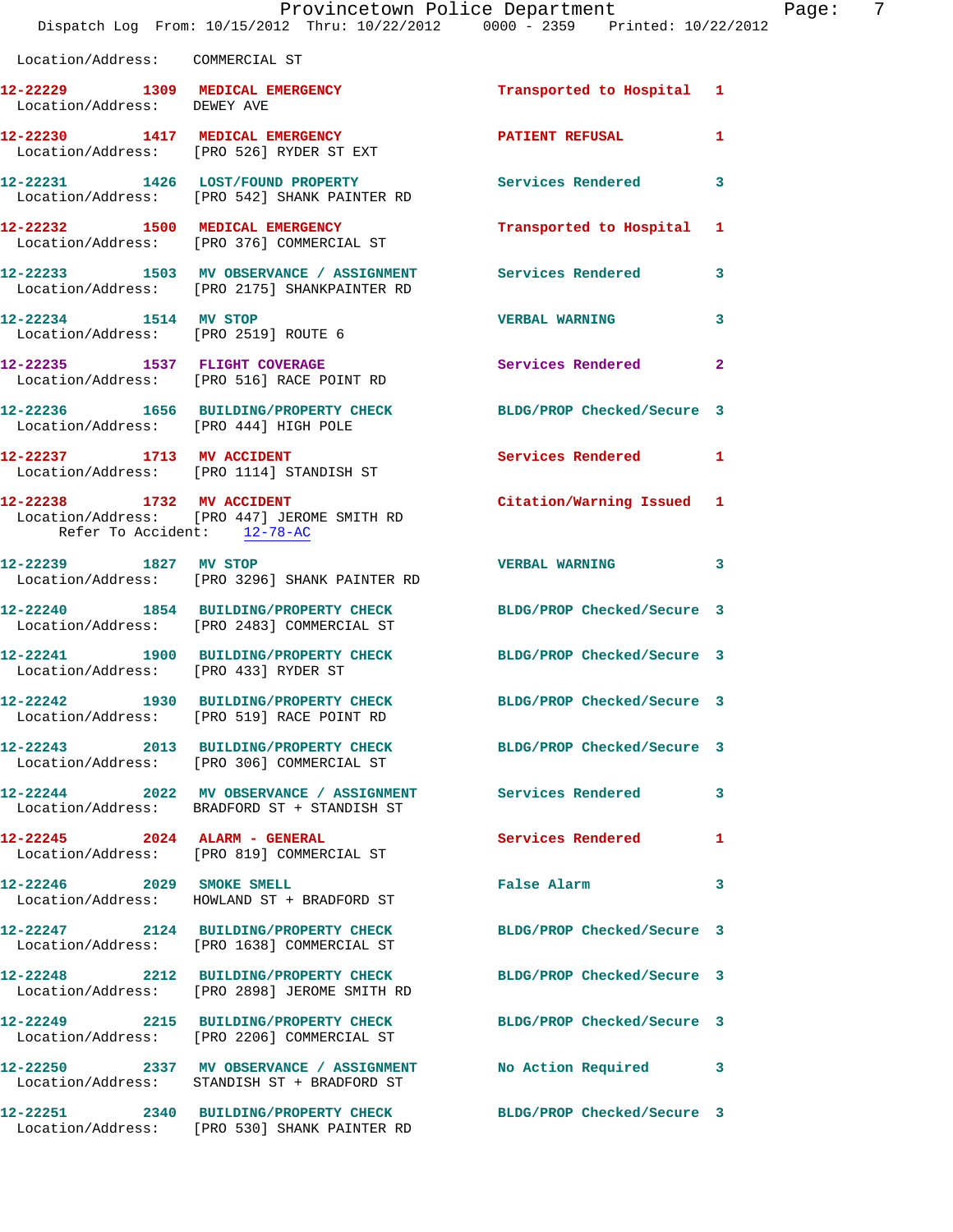| For Date: $10/18/2012$ - Thursday                               |                                                                                                                |                            |                    |
|-----------------------------------------------------------------|----------------------------------------------------------------------------------------------------------------|----------------------------|--------------------|
| Location/Address: [PRO 2543] MACMILLAN                          | 12-22252 0002 BUILDING/PROPERTY CHECK BLDG/PROP Checked/Secure 3                                               |                            |                    |
| Location/Address: [PRO 2543] MACMILLAN                          | 12-22253 0003 BUILDING/PROPERTY CHECK BLDG/PROP Checked/Secure 3                                               |                            |                    |
|                                                                 | 12-22254 0005 LOBBY TRAFFIC<br>Location/Address: [PRO 542] SHANK PAINTER RD                                    | Services Rendered          | $\mathbf{2}$<br>21 |
|                                                                 | 12-22255 0041 MV OBSERVANCE / ASSIGNMENT Services Rendered 3<br>Location/Address: BRADFORD ST + RYDER ST       |                            |                    |
| 12-22256 0114 MV STOP                                           | Location/Address: [PRO 2489] BRADFORD ST                                                                       | <b>VERBAL WARNING</b>      | 3                  |
|                                                                 | 12-22257 0121 BUILDING/PROPERTY CHECK BLDG/PROP Checked/Secure 3<br>Location/Address: [PRO 2499] RACE POINT RD |                            |                    |
|                                                                 | 12-22258 0128 BUILDING/PROPERTY CHECK<br>Location/Address: [PRO 516] RACE POINT RD                             | BLDG/PROP Checked/Secure 3 |                    |
|                                                                 | 12-22259 0133 BUILDING/PROPERTY CHECK<br>Location/Address: [PRO 517] RACE POINT RD                             | BLDG/PROP Checked/Secure 3 |                    |
| 12-22260 0137 MV STOP                                           | Location/Address: [PRO 3746] BRADFORD ST EXT                                                                   | Services Rendered 3        |                    |
|                                                                 | 12-22261 0141 BUILDING/PROPERTY CHECK<br>Location/Address: [PRO 2490] PROVINCELANDS RD                         | BLDG/PROP Checked/Secure 3 |                    |
|                                                                 | 12-22262 0144 BUILDING/PROPERTY CHECK BLDG/PROP Checked/Secure 3<br>Location/Address: [PRO 519] RACE POINT RD  |                            |                    |
| Refer To Arrest: 12-338-AR                                      | 12-22263 0148 DOMESTIC DISTURBANCE/ASSAULT Arrest(s) Made<br>Location/Address: [PRO 1866] COMMERCIAL ST        |                            | 1                  |
|                                                                 | 12-22264 0255 BUILDING/PROPERTY CHECK BLDG/PROP Checked/Secure 3<br>Location/Address: [PRO 306] COMMERCIAL ST  |                            |                    |
|                                                                 | 12-22265 0607 BUILDING/PROPERTY CHECK<br>Location/Address: [PRO 3296] SHANKPAINTER RD                          | BLDG/PROP Checked/Secure 3 |                    |
| 12-22266 0613 MV STOP                                           | Location/Address: COURT ST + WINTHROP ST                                                                       | <b>VERBAL WARNING</b>      |                    |
| 12-22267 0615 ALARM - GENERAL                                   | Location/Address: [PRO 530] SHANK PAINTER RD                                                                   | BLDG/PROP Checked/Secure 1 |                    |
|                                                                 | 12-22268 0620 MV OBSERVANCE / ASSIGNMENT Services Rendered<br>Location/Address: [PRO 3338] SHANKPAINTER RD     |                            | 3                  |
| 12-22269 0704 TRANSPORT                                         | Location/Address: [PRO 542] SHANK PAINTER RD<br>Refer To Arrest: 12-339-AR                                     | Arrest(s) Made             | 3                  |
| 12-22270 0719 ALARM - GENERAL                                   | Location/Address: [PRO 2823] FRANKLIN ST                                                                       | Services Rendered          | 1                  |
| 12-22271 0747 COMPLAINT<br>Location/Address: [PRO 2521] ROUTE 6 |                                                                                                                | Services Rendered          | 3                  |
|                                                                 | 12-22272 0759 H/M ON/OFF DUTY<br>Location/Address: [PRO 2543] MACMILLAN WHARF                                  | No Action Required         | 2                  |
|                                                                 | 12-22273 0808 BUILDING/PROPERTY CHECK<br>Location/Address: [PRO 2483] COMMERCIAL ST                            | Services Rendered          | 3                  |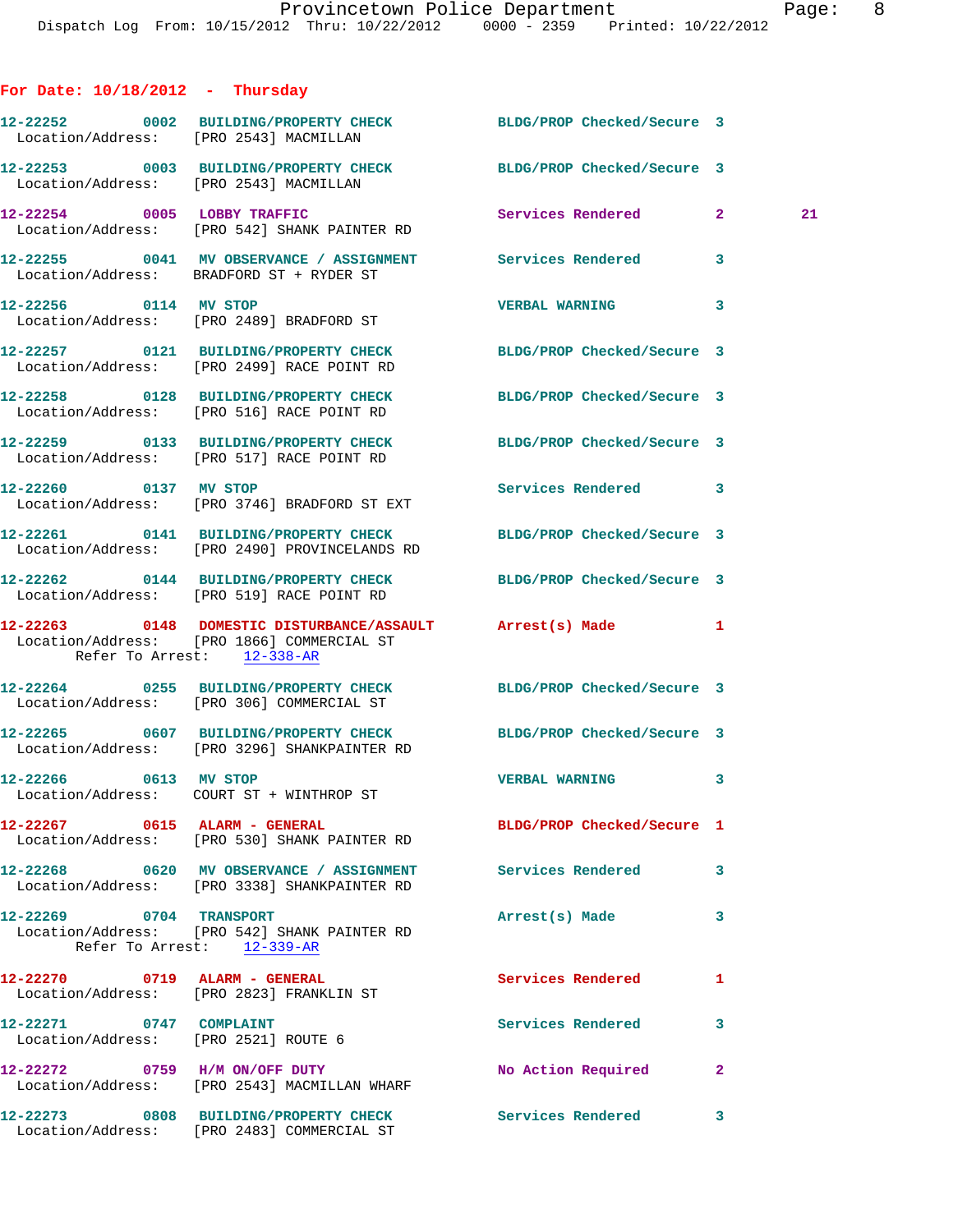|                                                                     | 12-22276 0828 MV ACCIDENT/MINOR<br>Location/Address: CENTER ST + COMMERCIAL ST                                   | Services Rendered 1        |                |
|---------------------------------------------------------------------|------------------------------------------------------------------------------------------------------------------|----------------------------|----------------|
| 12-22274 0832 MEDICAL EMERGENCY<br>Location/Address: WASHINGTON AVE |                                                                                                                  | Transported to Hospital 1  |                |
| 12-22275 0837 COMPLAINT                                             | Location/Address: [PRO 155] COMMERCIAL ST                                                                        | SPOKEN TO                  | 3              |
| 12-22277 0918 MV STOP<br>Location/Address: SNAIL RD                 |                                                                                                                  | <b>VERBAL WARNING</b>      | 3              |
| 12-22278 0929 GENERAL INFO                                          |                                                                                                                  | No Action Required         | 3              |
|                                                                     | 12-22279 0959 REASSURANCE CHECK<br>Location/Address: [PRO 3632] COMMERCIAL ST                                    | Services Rendered          | 3              |
| 12-22280 1032 PET FOOD DONATION<br>Location/Address: COMMERCIAL ST  |                                                                                                                  | Services Rendered          | $\mathbf{2}$   |
| Location/Address: [PRO 2521] ROUTE 6                                | 12-22281 1038 MV OBSERVANCE / ASSIGNMENT Services Rendered 3                                                     |                            |                |
|                                                                     | 12-22282 1046 BUILDING/PROPERTY CHECK<br>Location/Address: [PRO 3317] CEMETERY RD                                | BLDG/PROP Checked/Secure 3 |                |
|                                                                     | 12-22283 1048 BUILDING/PROPERTY CHECK<br>Location/Address: [PRO 3318] CEMETERY RD                                | BLDG/PROP Checked/Secure 3 |                |
| Location/Address: [PRO 3287] ROUTE 6                                | 12-22284 1049 BUILDING/PROPERTY CHECK                                                                            | BLDG/PROP Checked/Secure 3 |                |
| 12-22286 1101 MV STOP<br>Location/Address: [PRO 2513] ROUTE 6       |                                                                                                                  | <b>VERBAL WARNING</b>      | 3              |
| 12-22287 1114 FOLLOW UP                                             | Location/Address: [PRO 542] SHANK PAINTER RD                                                                     | Services Rendered          | $\mathbf{2}$   |
| 12-22288 1221 ALARM TESTING                                         | Location/Address: [PRO 516] RACE POINT RD                                                                        | Services Rendered          | 1              |
|                                                                     | 12-22289 1300 MV COMPLAINT<br>Location/Address: [PRO 2483] COMMERCIAL ST                                         | <b>GONE ON ARRIVAL</b>     | $\mathbf{2}$   |
| 12-22290 1358 DOG LOCKED IN CAR                                     | Location/Address: [PRO 357] COMMERCIAL ST                                                                        | Services Rendered          |                |
| 12-22291 1443 MV ACCIDENT                                           | Location/Address: [PRO 1459] COMMERCIAL ST                                                                       | <b>Services Rendered</b>   | $\blacksquare$ |
| 12-22292 1459 LOST MERCURY KEY                                      | Location/Address: [PRO 182] COMMERCIAL ST                                                                        | Services Rendered          | 3              |
|                                                                     | 12-22293 1533 BUILDING/PROPERTY CHECK<br>Location/Address: [PRO 3317] CEMETERY RD                                | BLDG/PROP Checked/Secure 3 |                |
|                                                                     | 12-22294 1540 MV OBSERVANCE / ASSIGNMENT Services Rendered<br>Location/Address: AUNT SUKEYS WAY + HARRY KEMP WAY |                            | 3              |
|                                                                     | 12-22295 1605 191/192A OUT OF TOWN                                                                               | <b>Services Rendered</b>   | 3              |
| Location/Address: [PRO 571] ALDEN ST                                | 12-22296 1621 BUILDING/PROPERTY CHECK                                                                            | BLDG/PROP Checked/Secure 3 |                |
| Location/Address: [PRO 564] BAYBERRY                                | 12-22297 1649 BUILDING/PROPERTY CHECK                                                                            | BLDG/PROP Checked/Secure 3 |                |
| 12-22298<br>Location/Address: OAK DR + WILLOW DR                    | 1732 LOST DOG/FOUND                                                                                              | Services Rendered 2        |                |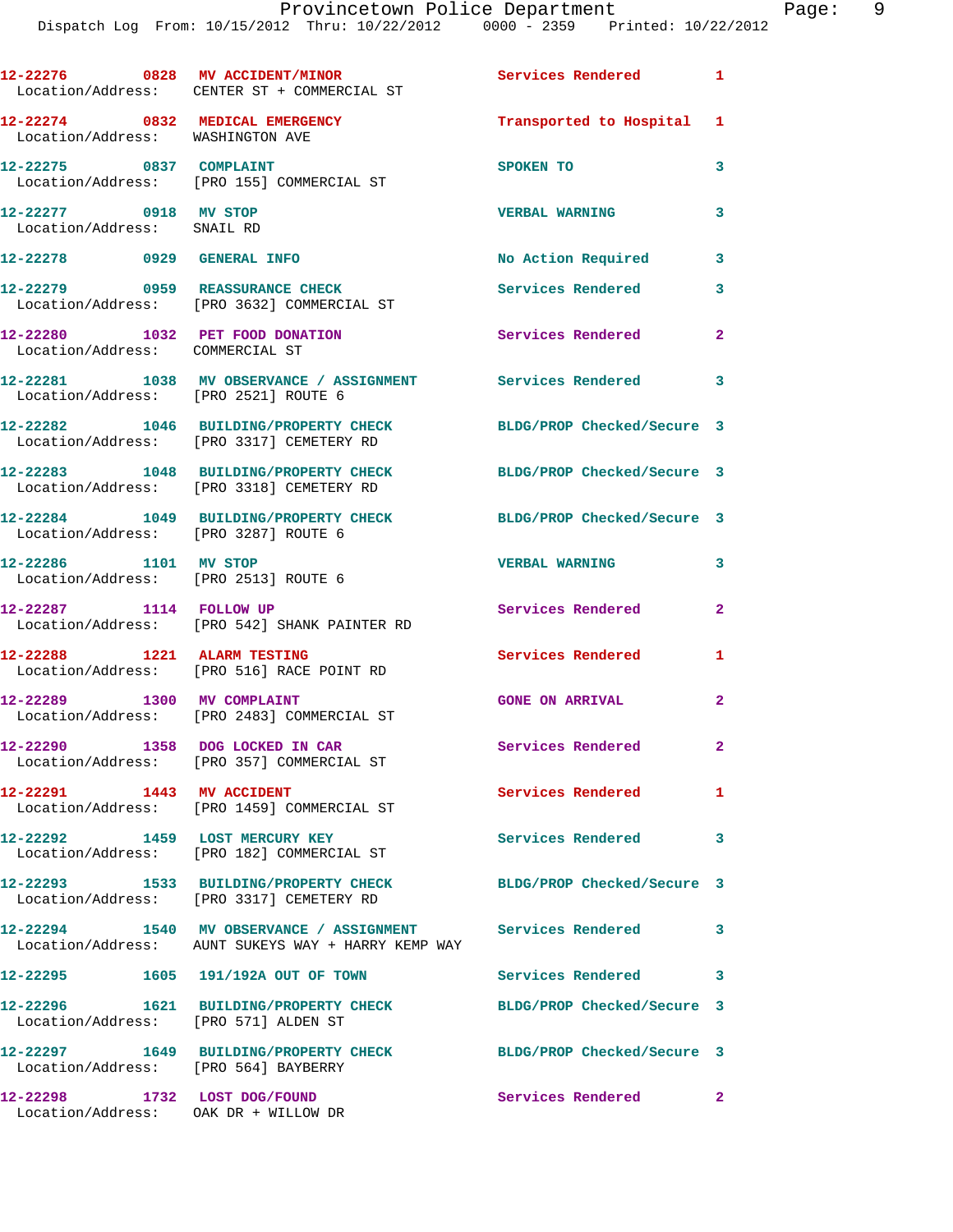|                                        |                                                                                                                   | Provincetown Police Department | Page: $10$ |
|----------------------------------------|-------------------------------------------------------------------------------------------------------------------|--------------------------------|------------|
|                                        | Dispatch Log From: 10/15/2012 Thru: 10/22/2012 0000 - 2359 Printed: 10/22/2012                                    |                                |            |
|                                        | 12-22299 1803 PARKING COMPLAINT / GENERAL Services Rendered 3<br>Location/Address: [PRO 175] COMMERCIAL ST        |                                |            |
| Location/Address: [PRO 433] RYDER ST   | 12-22300 1826 BUILDING/PROPERTY CHECK BLDG/PROP Checked/Secure 3                                                  |                                |            |
|                                        | 12-22301 1833 BUILDING/PROPERTY CHECK BLDG/PROP Checked/Secure 3<br>Location/Address: [PRO 2206] COMMERCIAL ST    |                                |            |
| Location/Address: [PRO 3287] ROUTE 6   | 12-22303 1919 BUILDING/PROPERTY CHECK BLDG/PROP Checked/Secure 3                                                  |                                |            |
|                                        | 12-22304 2025 BUILDING/PROPERTY CHECK BLDG/PROP Checked/Secure 3<br>Location/Address: [PRO 175] COMMERCIAL ST     |                                |            |
|                                        | 12-22305 2051 DISTURBANCE<br>Location/Address: [PRO 1502] BRADFORD ST                                             | Services Rendered 1            |            |
| Location/Address: [PRO 16] BRADFORD ST | 12-22306 2110 BUILDING/PROPERTY CHECK BLDG/PROP Checked/Secure 3                                                  |                                |            |
|                                        | 12-22307 2115 BUILDING/PROPERTY CHECK BLDG/PROP Checked/Secure 3<br>Location/Address: [PRO 2490] PROVINCELANDS RD |                                |            |
| 12-22308 2137 MV COMPLAINT             | Location/Address: HOWLAND ST + BRADFORD ST                                                                        | Could Not Locate 2             |            |
|                                        |                                                                                                                   |                                |            |

**12-22309 2337 BUILDING/PROPERTY CHECK BLDG/PROP Checked/Secure 3**  Location/Address: [PRO 444] HIGH POLE

## **For Date: 10/19/2012 - Friday**

|                                        | 12-22310 0000 LOBBY TRAFFIC<br>Location/Address: [PRO 542] SHANK PAINTER RD                                    | Services Rendered 2        |                         | 16 <sup>1</sup> |
|----------------------------------------|----------------------------------------------------------------------------------------------------------------|----------------------------|-------------------------|-----------------|
| Location/Address: [PRO 2543] MACMILLAN | 12-22311 0014 BUILDING/PROPERTY CHECK BLDG/PROP Checked/Secure 3                                               |                            |                         |                 |
| Location/Address: [PRO 3259] MACMILLAN | 12-22312 0016 BUILDING/PROPERTY CHECK BLDG/PROP Checked/Secure 3                                               |                            |                         |                 |
|                                        | 12-22313 0032 MV OBSERVANCE / ASSIGNMENT Services Rendered<br>Location/Address: [PRO 2577] BRADFORD ST         |                            | $\overline{\mathbf{3}}$ |                 |
|                                        | 12-22314 0047 MV STOP<br>Location/Address: PRINCE ST + BRADFORD ST                                             | Citation/Warning Issued 3  |                         |                 |
|                                        | 12-22315 0059 MV OBSERVANCE / ASSIGNMENT Services Rendered<br>Location/Address: [PRO 43] BRADFORD ST           |                            | $\mathbf{3}$            |                 |
|                                        | 12-22316 0219 BUILDING/PROPERTY CHECK BLDG/PROP Checked/Secure 3<br>Location/Address: [PRO 440] HARRY KEMP WAY |                            |                         |                 |
|                                        | 12-22317 0302 BUILDING/PROPERTY CHECK BLDG/PROP Checked/Secure 3<br>Location/Address: [PRO 105] COMMERCIAL ST  |                            |                         |                 |
|                                        | 12-22318 0338 BUILDING/PROPERTY CHECK BLDG/PROP Checked/Secure 3<br>Location/Address: [PRO 2206] COMMERCIAL ST |                            |                         |                 |
|                                        | 12-22319 0506 BLDC<br>Location/Address: [PRO 545] SHANK PAINTER RD                                             | BLDG/PROP Checked/Secure 3 |                         |                 |
| Location/Address: [PRO 3287] ROUTE 6   | 12-22320 0626 BUILDING/PROPERTY CHECK BLDG/PROP Checked/Secure 3                                               |                            |                         |                 |
|                                        | 12-22321 0743 H/M ON/OFF DUTY<br>Location/Address: [PRO 2543] MACMILLAN WHARF                                  | No Action Required 2       |                         |                 |
| Location/Address: [PRO 3287] ROUTE 6   | 12-22322 0756 BUILDING/PROPERTY CHECK BLDG/PROP Checked/Secure 3                                               |                            |                         |                 |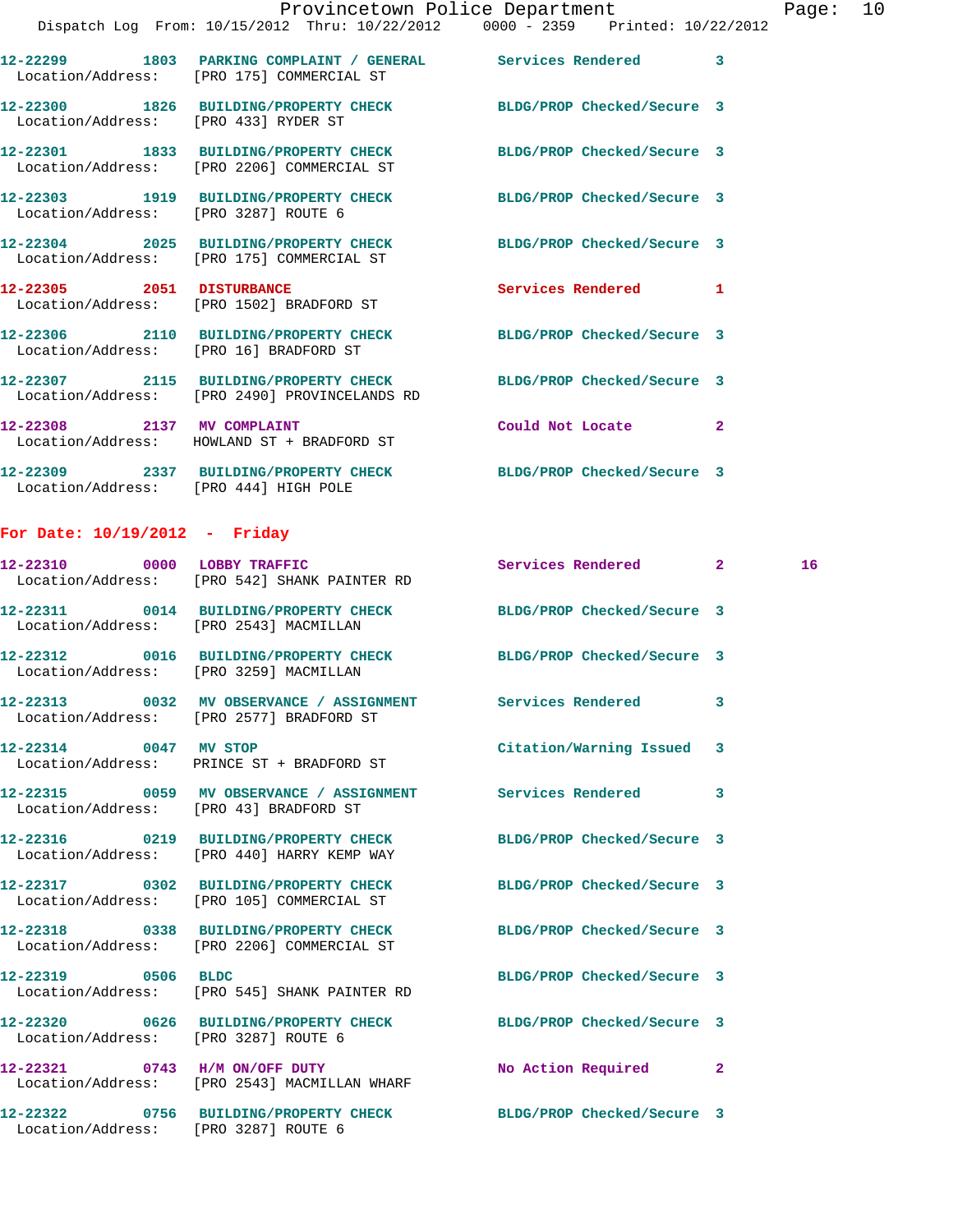| Location/Address: [PRO 39] BAYBERRY                                           | 12-22323 0800 BUILDING/PROPERTY CHECK No Action Required                            |                            | 3              |
|-------------------------------------------------------------------------------|-------------------------------------------------------------------------------------|----------------------------|----------------|
|                                                                               | 12-22324 0801 BUILDING/PROPERTY CHECK<br>Location/Address: [PRO 391] COMMERCIAL ST  | <b>Services Rendered</b>   | 3              |
| 12-22325 0809 MV STOP                                                         | Location/Address: [PRO 2818] CONWELL ST                                             | <b>VERBAL WARNING</b>      | 3              |
| Location/Address: [PRO 571] ALDEN ST                                          | 12-22326 0812 BUILDING/PROPERTY CHECK                                               | BLDG/PROP Checked/Secure 3 |                |
| 12-22327 0847 MV STOP                                                         | Location/Address: [PRO 2513] ROUTE 6                                                | <b>VERBAL WARNING</b>      | 3              |
|                                                                               | 12-22328 0900 ANIMAL CALL<br>Location/Address: [PRO 3138] CONWELL ST                | Services Rendered          | 2              |
| 12-22329 0926 MV STOP                                                         | Location/Address: [PRO 2479] ROUTE 6                                                | <b>VERBAL WARNING</b>      | 3              |
|                                                                               | 12-22330 0926 BUILDING/PROPERTY CHECK<br>Location/Address: [PRO 3317] CEMETERY RD   | BLDG/PROP Checked/Secure 3 |                |
|                                                                               | 12-22331 0927 BUILDING/PROPERTY CHECK<br>Location/Address: [PRO 3318] CEMETERY RD   | BLDG/PROP Checked/Secure 3 |                |
|                                                                               | 12-22332 0954 FOLLOW UP<br>Location/Address: [PRO 43] BRADFORD ST                   | Services Rendered          | $\mathbf{2}$   |
| $12-22333$ $1025$ PARK, WALK & TALK<br>Location/Address: [PRO 569] WINSLOW ST |                                                                                     | Services Rendered          | 2              |
|                                                                               | 12-22334 1059 LANDLORD/TENANT<br>Location/Address: [PRO 1220] HARRY KEMP WAY        | Investigated               | $\overline{2}$ |
|                                                                               | 12-22335 1106 191 OUT OF TOWN<br>Location/Address: [PRO 1892] SHANK PAINTER RD      | No Action Required         | 1              |
|                                                                               | 12-22336 1112 ILLEGAL DUMPING<br>Location/Address: [PRO 544] SHANK PAINTER RD       | <b>Services Rendered</b>   | 3              |
| 12-22337 1156 LOST BLK HANGBAG                                                | Location/Address: [PRO 542] SHANK PAINTER RD                                        | Services Rendered          | 3              |
| 12-22338                                                                      | 1211 MV COMPLAINT<br>Location/Address: [PRO 664] COMMERCIAL ST                      | Citation/Warning Issued    | 2              |
| 12-22339 1227 PARK, WALK & TALK                                               | Location/Address: [PRO 537] SHANK PAINTER RD                                        | Services Rendered          | $\overline{2}$ |
| 12-22340 1231 COMPLAINT                                                       | Location/Address: [PRO 106] COMMERCIAL ST                                           | SPOKEN TO                  | 3              |
| $12-22341$ 1254 PARK, WALK & TALK                                             | Location: [PRO 3431] LOPES SQUARE                                                   | Services Rendered          | 2              |
| 12-22342 1341 BOAT ON SHORE                                                   | Location/Address: [PRO 312] COMMERCIAL ST                                           | Services Rendered          | $\overline{2}$ |
| Location/Address: [PRO 3287] ROUTE 6                                          | 12-22343 1400 BUILDING/PROPERTY CHECK                                               | BLDG/PROP Checked/Secure 3 |                |
|                                                                               | 12-22344 1416 BUILDING/PROPERTY CHECK<br>Location/Address: [PRO 2483] COMMERCIAL ST | BLDG/PROP Checked/Secure 3 |                |
| 12-22345 1417 ANIMAL CALL                                                     | Location/Address: [PRO 2931] COMMERCIAL ST                                          | <b>Services Rendered</b>   | $\overline{a}$ |
|                                                                               | 12-22347 1429 BUILDING/PROPERTY CHECK                                               | BLDG/PROP Checked/Secure 3 |                |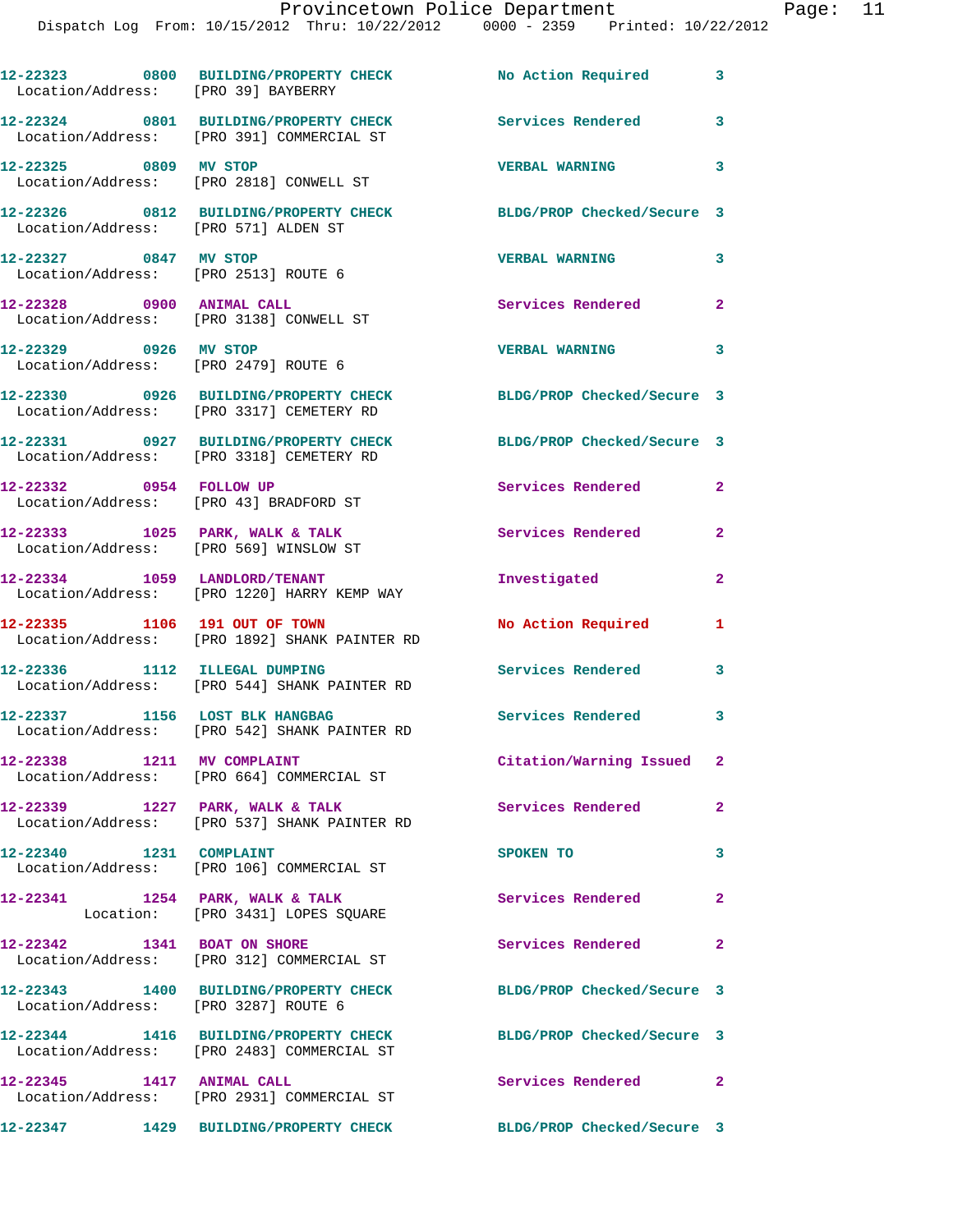|                                                        | Dispatch Log From: 10/15/2012 Thru: 10/22/2012 0000 - 2359 Printed: 10/22/2012                                   | Provincetown Police Department Page: 12 |    |  |
|--------------------------------------------------------|------------------------------------------------------------------------------------------------------------------|-----------------------------------------|----|--|
|                                                        |                                                                                                                  |                                         |    |  |
|                                                        | Location/Address: [PRO 2206] COMMERCIAL ST                                                                       |                                         |    |  |
| 12-22348 1505 MV STOP<br>Location/Address: STANDISH ST |                                                                                                                  | Services Rendered 3                     |    |  |
|                                                        | 12-22349 1524 AIRCRAFT<br>Location/Address: [PRO 516] RACE POINT RD                                              | Services Rendered<br>$\overline{2}$     |    |  |
| 12-22351 1604 MV STOP                                  | Location/Address: PROVINCE RD + SHANK PAINTER RD                                                                 | Citation/Warning Issued 3               |    |  |
|                                                        | 12-22352 1620 FOUND SINGLE KEY Services Rendered 3<br>Location/Address: [PRO 542] SHANK PAINTER RD               |                                         |    |  |
| Refer To $P/C$ : 12-340-AR                             | 12-22353 1635 DISTURBANCE<br>Location/Address: [PRO 357] COMMERCIAL ST                                           | Transported to Hospital 1               |    |  |
|                                                        | 12-22354 1639 DR ORDERED TRANSPORT Transported to Hospital 1<br>Location/Address: [PRO 440] HARRY KEMP WAY       |                                         |    |  |
|                                                        | 12-22357 1734 197 OUT OF SERVICE<br>Location/Address: [PRO 1892] SHANK PAINTER RD                                | Services Rendered 1                     |    |  |
|                                                        | 12-22355 1759 PARK, WALK & TALK Services Rendered 2<br>Location: [PRO 3431] LOPES SQUARE                         |                                         |    |  |
| Location/Address: [PRO 571] ALDEN ST                   | 12-22356 1802 BUILDING/PROPERTY CHECK BLDG/PROP Checked/Secure 3                                                 |                                         |    |  |
|                                                        | 12-22358 2005 BUILDING/PROPERTY CHECK BLDG/PROP Checked/Secure 3<br>Location/Address: [PRO 3318] CEMETERY RD     |                                         |    |  |
|                                                        | 12-22359 2052 MV OBSERVANCE / ASSIGNMENT Services Rendered 3<br>Location/Address: STANDISH ST + BRADFORD ST      |                                         |    |  |
|                                                        | 12-22361 2122 BUILDING/PROPERTY CHECK BLDG/PROP Checked/Secure 3<br>Location/Address: [PRO 2206] COMMERCIAL ST   |                                         |    |  |
|                                                        | 12-22362 2128 MV STOP<br>Location/Address: [PRO 12] BRADFORD ST                                                  | VERBAL WARNING 3                        |    |  |
| Location/Address: [PRO 3287] ROUTE 6                   | 12-22363 2145 BUILDING/PROPERTY CHECK                                                                            | BLDG/PROP Checked/Secure 3              |    |  |
|                                                        | 12-22364 2326 BUILDING/PROPERTY CHECK BLDG/PROP Checked/Secure 3<br>Location/Address: [PRO 530] SHANKPAINTER RD  |                                         |    |  |
| 12-22365 2354 MV STOP                                  | Location/Address: [PRO 2490] PROVINCELANDS RD                                                                    | <b>VERBAL WARNING</b><br>3              |    |  |
| For Date: $10/20/2012$ - Saturday                      |                                                                                                                  |                                         |    |  |
|                                                        | 12-22366 0000 BUILDING/PROPERTY CHECK BLDG/PROP Checked/Secure 3<br>Location/Address: [PRO 3296] SHANKPAINTER RD |                                         |    |  |
|                                                        | 12-22367 0000 LOBBY TRAFFIC<br>Location/Address: [PRO 542] SHANK PAINTER RD                                      | Services Rendered 2                     | 16 |  |
|                                                        | 12-22368 0002 BUILDING/PROPERTY CHECK<br>Location/Address: [PRO 1778] SHANKPAINTER RD                            | BLDG/PROP Checked/Secure 3              |    |  |
|                                                        | 12-22369 0003 BUILDING/PROPERTY CHECK<br>Location/Address: [PRO 545] SHANKPAINTER RD                             | BLDG/PROP Checked/Secure 3              |    |  |
| Location/Address: [PRO 526] RYDER ST                   | 12-22370 0015 BUILDING/PROPERTY CHECK BLDG/PROP Checked/Secure 3                                                 |                                         |    |  |
|                                                        | 12-22371 0102 BUILDING/PROPERTY CHECK BLDG/PROP Checked/Secure 3<br>Location/Address: [PRO 391] COMMERCIAL ST    |                                         |    |  |
|                                                        |                                                                                                                  |                                         |    |  |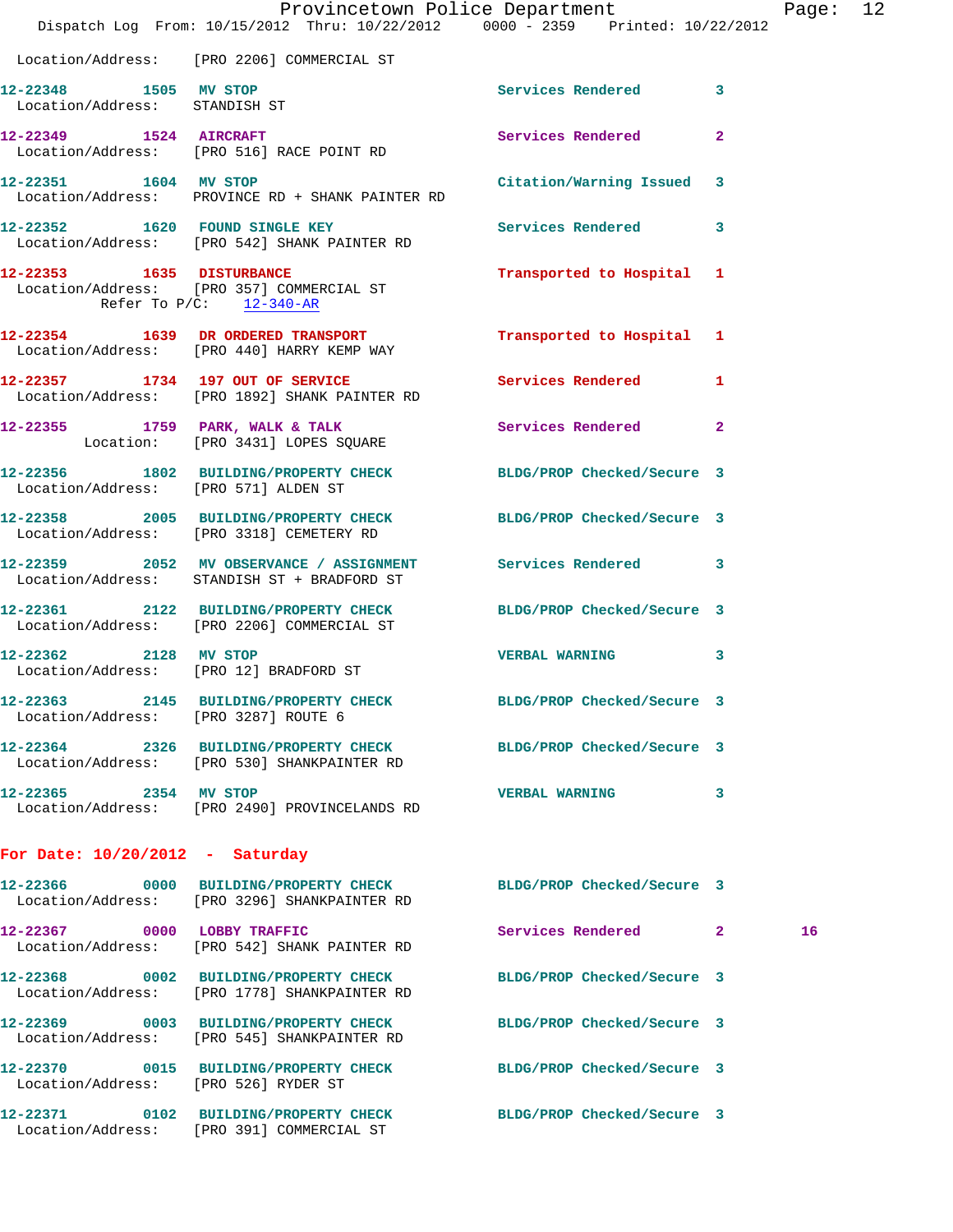|                                                               | 12-22372 0327 BUILDING/PROPERTY CHECK<br>Location/Address: [PRO 306] COMMERCIAL ST    | BLDG/PROP Checked/Secure 3 |                            |
|---------------------------------------------------------------|---------------------------------------------------------------------------------------|----------------------------|----------------------------|
|                                                               | 12-22373 0429 BUILDING/PROPERTY CHECK<br>Location/Address: [PRO 2898] JEROME SMITH RD | BLDG/PROP Checked/Secure 3 |                            |
|                                                               | 12-22374 0503 BUILDING/PROPERTY CHECK<br>Location/Address: [PRO 2543] MACMILLAN       | BLDG/PROP Checked/Secure 3 |                            |
| Location/Address: SNAIL RD                                    | 12-22375 0545 MV OBSERVANCE / ASSIGNMENT BLDG/PROP Checked/Secure 3                   |                            |                            |
|                                                               | 12-22376 0630 BUILDING/PROPERTY CHECK<br>Location/Address: [PRO 1646] WINSLOW ST      | BLDG/PROP Checked/Secure 3 |                            |
| 12-22377 0731 GENERAL INFO                                    |                                                                                       | No Action Required 3       |                            |
| 12-22378 0739 ANIMAL CALL<br>Location/Address: BRADFORD ST    |                                                                                       | Could Not Locate           | $\mathbf{2}$               |
| 12-22379 0743 GARAGE DOOR                                     |                                                                                       | No Action Required         | $\overline{\phantom{a}}$   |
| Location/Address: [PRO 2521] ROUTE 6                          | 12-22380 0756 MV OBSERVANCE / ASSIGNMENT Services Rendered                            |                            | 3                          |
| 12-22381 0805 MV STOP<br>Location/Address: ROUTE 6 + SNAIL RD |                                                                                       | <b>VERBAL WARNING</b>      | 3                          |
|                                                               | 12-22382 0813 MV COMPLAINT/TOWED EXPI<br>Location/Address: [PRO 3456] RYDER ST EXT    | <b>Vehicle Towed</b>       | $\overline{2}$             |
| Location/Address: [PRO 3287] ROUTE 6                          | 12-22383 0828 BUILDING/PROPERTY CHECK                                                 | BLDG/PROP Checked/Secure 3 |                            |
| 12-22384 0841 ANIMAL CALL                                     | Location/Address: [PRO 2576] COMMERCIAL ST                                            | No Action Required         | $\mathbf{2}$               |
| 12-22385 0848 ANIMAL CALL                                     | Location/Address: [PRO 1358] COMMERCIAL ST                                            | Unfounded                  | $\overline{a}$             |
| 12-22386 0852 MV STOP                                         | Location/Address: SHANK PAINTER RD + ROUTE 6                                          | <b>VERBAL WARNING</b>      | $\overline{\phantom{a}}$ 3 |
|                                                               | Location/Address: [PRO 2500] COMMERCIAL ST                                            | BLDG/PROP Checked/Secure 3 |                            |
|                                                               | $12-22388$ 0904 PARK, WALK & TALK<br>Location/Address: [PRO 285] COMMERCIAL ST        | No Action Required         | $\mathbf{2}$               |
| 12-22389 0911 MV DISABLED                                     | Location/Address: COURT ST + SHANK PAINTER RD                                         | Services Rendered 2        |                            |
|                                                               | 12-22390 0948 BUILDING/PROPERTY CHECK<br>Location/Address: [PRO 488] MAYFLOWER ST     | BLDG/PROP Checked/Secure 3 |                            |
| 12-22391 1001 MV DISABLED                                     | Location/Address: CONWELL ST + ROUTE 6                                                | <b>Vehicle Towed</b>       | $\overline{\phantom{a}}$ 2 |
| 12-22392 1012 LOST WALLET                                     | Location: [PRO 3431] LOPES SQUARE                                                     | SPOKEN TO                  | 3                          |
| Location/Address: [TRU] ROUTE 6                               | 12-22393 1016 ASSIST AGENCY / MUTUAL AID Taken/Referred to Other 3                    |                            |                            |
| Location/Address: [PRO 571] ALDEN ST                          | 12-22394 1123 BUILDING/PROPERTY CHECK                                                 | BLDG/PROP Checked/Secure 3 |                            |
|                                                               | 12-22395 1135 BUILDING/PROPERTY CHECK<br>Location/Address: [PRO 519] RACE POINT RD    | BLDG/PROP Checked/Secure 3 |                            |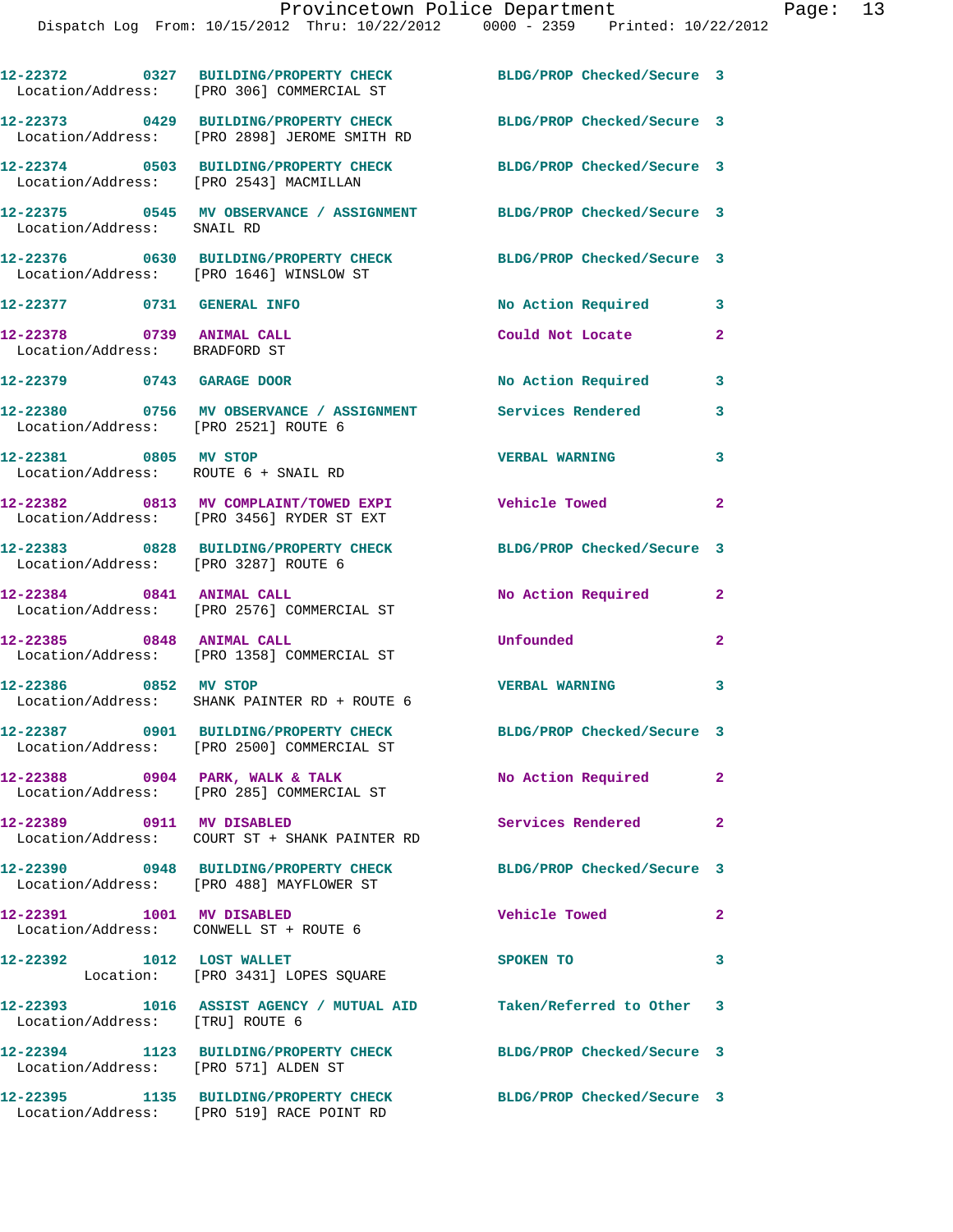|                                                     | Dispatch Log From: 10/15/2012 Thru: 10/22/2012 0000 - 2359 Printed: 10/22/2012                                   | Provincetown Police Department The Rage: 14 |                |  |
|-----------------------------------------------------|------------------------------------------------------------------------------------------------------------------|---------------------------------------------|----------------|--|
|                                                     | 12-22396 1135 BUILDING/PROPERTY CHECK BLDG/PROP Checked/Secure 3<br>Location/Address: [PRO 3317] CEMETERY RD     |                                             |                |  |
| 12-22397 1138 MV STOP<br>Location/Address: SNAIL RD |                                                                                                                  | <b>VERBAL WARNING 3</b>                     |                |  |
|                                                     | 12-22398 1209 BY-LAW VIOLATION Investigated 2<br>Location/Address: [PRO 802] COMMERCIAL ST                       |                                             |                |  |
| Location/Address: COMMERCIAL ST                     | 12-22399 1211 PARKING COMPLAINT / GENERAL Citation/Warning Issued 3                                              |                                             |                |  |
|                                                     | 12-22400 1216 BUILDING/PROPERTY CHECK BLDG/PROP Checked/Secure 3<br>Location/Address: [PRO 3318] CEMETERY RD     |                                             |                |  |
|                                                     | 12-22401 1220 911 GENERAL Services Rendered 1<br>Location/Address: [PRO 1952] COMMERCIAL ST                      |                                             |                |  |
|                                                     | 12-22402 1228 DOG IN CAR<br>Location/Address: [PRO 526] RYDER ST EXT                                             | Services Rendered 2                         |                |  |
| Location/Address: BRADFORD ST                       | 12-22403 1257 BIKE ACCIDENT                                                                                      | Services Rendered                           | $\overline{2}$ |  |
|                                                     | 12-22405 1342 PET PANTRY<br>Location/Address: [PRO 537] SHANK PAINTER RD                                         | Services Rendered 2                         |                |  |
|                                                     | 12-22406 1343 PARK, WALK & TALK Services Rendered<br>Location: [PRO 3431] LOPES SQUARE                           |                                             | $\mathbf{2}$   |  |
|                                                     | 12-22407 1400 INJURED POSSUM<br>Location/Address: [PRO 725] BRADFORD ST                                          | Services Rendered 2                         |                |  |
| Location/Address: [PRO 2521] ROUTE 6                | 12-22408 1555 MV OBSERVANCE / ASSIGNMENT Services Rendered 3                                                     |                                             |                |  |
|                                                     | 12-22409 1622 PARK, WALK & TALK 1991 12-22409 1622 PARK, WALK & TALK 1991 2<br>Location: [PRO 3431] LOPES SQUARE |                                             |                |  |
|                                                     | 12-22411 1631 MV OBSERVANCE / ASSIGNMENT Services Rendered 3<br>Location/Address: [PRO 2175] SHANKPAINTER RD     |                                             |                |  |
| 12-22412 1643 MV STOP                               | Location/Address: [PRO 519] RACE POINT RD                                                                        | <b>VERBAL WARNING</b>                       |                |  |
|                                                     | 12-22413 1812 BUILDING/PROPERTY CHECK BLDG/PROP Checked/Secure 3<br>Location/Address: [PRO 530] SHANKPAINTER RD  |                                             |                |  |
| Location/Address: [PRO 2518] ROUTE 6                | 12-22414 1825 MV OBSERVANCE / ASSIGNMENT Services Rendered 3                                                     |                                             |                |  |
| Location/Address: [PRO 3287] ROUTE 6                | 12-22415 1914 BUILDING/PROPERTY CHECK BLDG/PROP Checked/Secure 3                                                 |                                             |                |  |
|                                                     | 12-22416 1918 MV COMPLAINT<br>Location/Address: BANGS ST + COMMERCIAL ST                                         | Services Rendered 2                         |                |  |
|                                                     | 12-22417 1936 MV STOP<br>Location/Address: BRADFORD ST + DYER ST                                                 | <b>VERBAL WARNING</b>                       | 3              |  |
| 12-22418 1937 MV STOP                               | Location/Address: BRADFORD ST + HOWLAND ST                                                                       | <b>VERBAL WARNING</b>                       | 3              |  |
|                                                     | 12-22419 1947 MEDICAL EMERGENCY<br>Location/Address: [PRO 442] HARRY KEMP WAY                                    | Transported to Hospital 1                   |                |  |
|                                                     | 12-22420 1952 FOX IN PARKING LOT<br>Location/Address: [PRO 526] RYDER ST EXT                                     | Could Not Locate                            | $\mathbf{2}$   |  |
|                                                     | 12-22421 2005 MEDICAL EMERGENCY<br>Location/Address: [PRO 444] HIGH POLE HILL                                    | Services Rendered 1                         |                |  |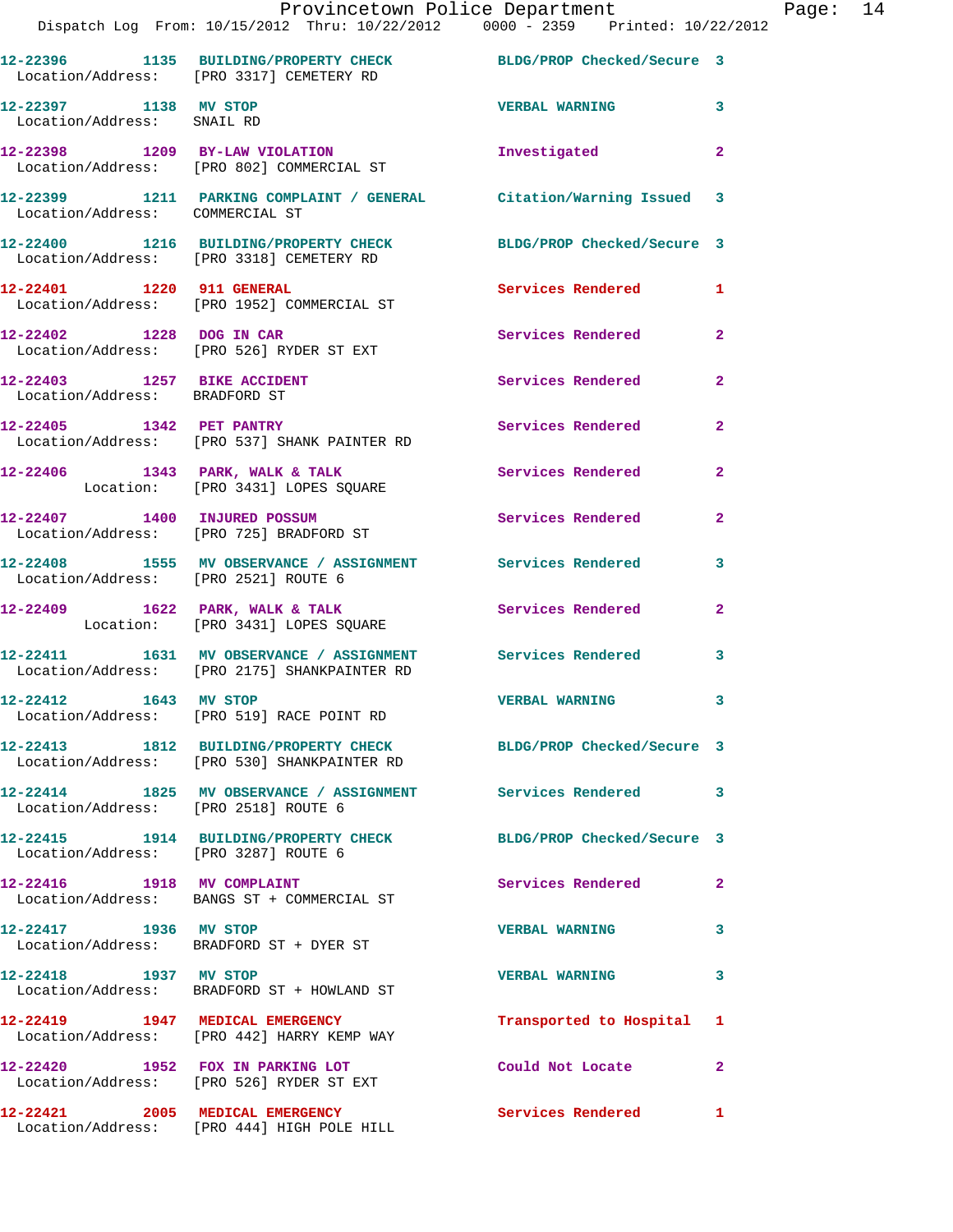| Location/Address: BRADFORD ST          | 12-22422 2014 MV OBSERVANCE / ASSIGNMENT Services Rendered 3                                                  |                               |              |    |
|----------------------------------------|---------------------------------------------------------------------------------------------------------------|-------------------------------|--------------|----|
| Location/Address: [PRO 16] BRADFORD ST | 12-22423 2020 BUILDING/PROPERTY CHECK BLDG/PROP Checked/Secure 3                                              |                               |              |    |
|                                        | $12-22425$ 2039 PARK, WALK & TALK<br>Location/Address: [PRO 105] COMMERCIAL ST                                | Services Rendered 2           |              |    |
|                                        | 12-22424 2101 BUILDING/PROPERTY CHECK BLDG/PROP Checked/Secure 3<br>Location/Address: [PRO 519] RACE POINT RD |                               |              |    |
|                                        | 12-22426 2222 BUILDING/PROPERTY CHECK Services Rendered 3<br>Location/Address: [PRO 2898] JEROME SMITH RD     |                               |              |    |
|                                        | 12-22427 2331 BUILDING/PROPERTY CHECK BLDG/PROP Checked/Secure 3<br>Location/Address: [PRO 2543] MACMILLAN    |                               |              |    |
|                                        | 12-22428 2344 NOISE COMPLAINT<br>Location/Address: [PRO 3443] COMMERCIAL ST                                   | <b>SPOKEN TO</b>              | 3            |    |
|                                        | 12-22429 2356 DISTURBANCE<br>Location/Address: [PRO 399] COMMERCIAL ST                                        | SPOKEN TO                     | 1            |    |
| For Date: $10/21/2012$ - Sunday        |                                                                                                               |                               |              |    |
|                                        | 12-22430 0057 LOBBY TRAFFIC<br>Location/Address: [PRO 542] SHANK PAINTER RD                                   | Services Rendered 2           |              | 14 |
| Location/Address: [PRO 564] BAYBERRY   | 12-22431 0113 BUILDING/PROPERTY CHECK BLDG/PROP Checked/Secure 3                                              |                               |              |    |
|                                        | 12-22432 0327 ALARM - GENERAL<br>Location/Address: [PRO 2018] COMMERCIAL ST                                   | False Alarm<br>$\blacksquare$ |              |    |
| Location/Address: [PRO 2543] MACMILLAN | 12-22433 0339 BUILDING/PROPERTY CHECK                                                                         | BLDG/PROP Checked/Secure 3    |              |    |
| Location/Address: [PRO 3259] MACMILLAN | 12-22434 0340 BUILDING/PROPERTY CHECK BLDG/PROP Checked/Secure 3                                              |                               |              |    |
|                                        | 12-22435 0341 BUILDING/PROPERTY CHECK BLDG/PROP Checked/Secure 3<br>Location/Address: [PRO 391] COMMERCIAL ST |                               |              |    |
|                                        | 12-22436 0350 BUILDING/PROPERTY CHECK<br>Location/Address: [PRO 2206] COMMERCIAL ST                           | BLDG/PROP Checked/Secure 3    |              |    |
|                                        | 12-22437 0543 MEDICAL EMERGENCY<br>Location/Address: [PRO 395] COMMERCIAL ST                                  | Transported to Hospital 1     |              |    |
|                                        | 12-22438 0735 BOAT/HARBORMASTER<br>Location/Address: [PRO 2543] MACMILLAN WHARF                               | Services Rendered             | 2            |    |
| Location/Address: RYDER ST             | 12-22439 0805 ASSIST PKG/TOW & HOLD Services Rendered                                                         |                               | 3            |    |
| 12-22440 0827 MV STOP                  | Location/Address: [PRO 3207] COMMERCIAL ST                                                                    | <b>VERBAL WARNING</b>         | 3            |    |
| 12-22441 0857 MV STOP                  | Location/Address: [PRO 1895] BRADFORD ST                                                                      | <b>VERBAL WARNING</b>         | 3            |    |
| Location/Address: [PRO 37] BRADFORD ST | 12-22442 0934 ASSIST PKG/TOW & HOLD                                                                           | Services Rendered             | 3            |    |
| 12-22443 0937 PROPERTY DAMAGE          | Location/Address: [PRO 27] BRADFORD ST                                                                        | Services Rendered             | 3            |    |
|                                        | 12-22444 0954 ASSIST PKG/TOW & HOLD                                                                           | <b>Vehicle Towed</b>          | $\mathbf{3}$ |    |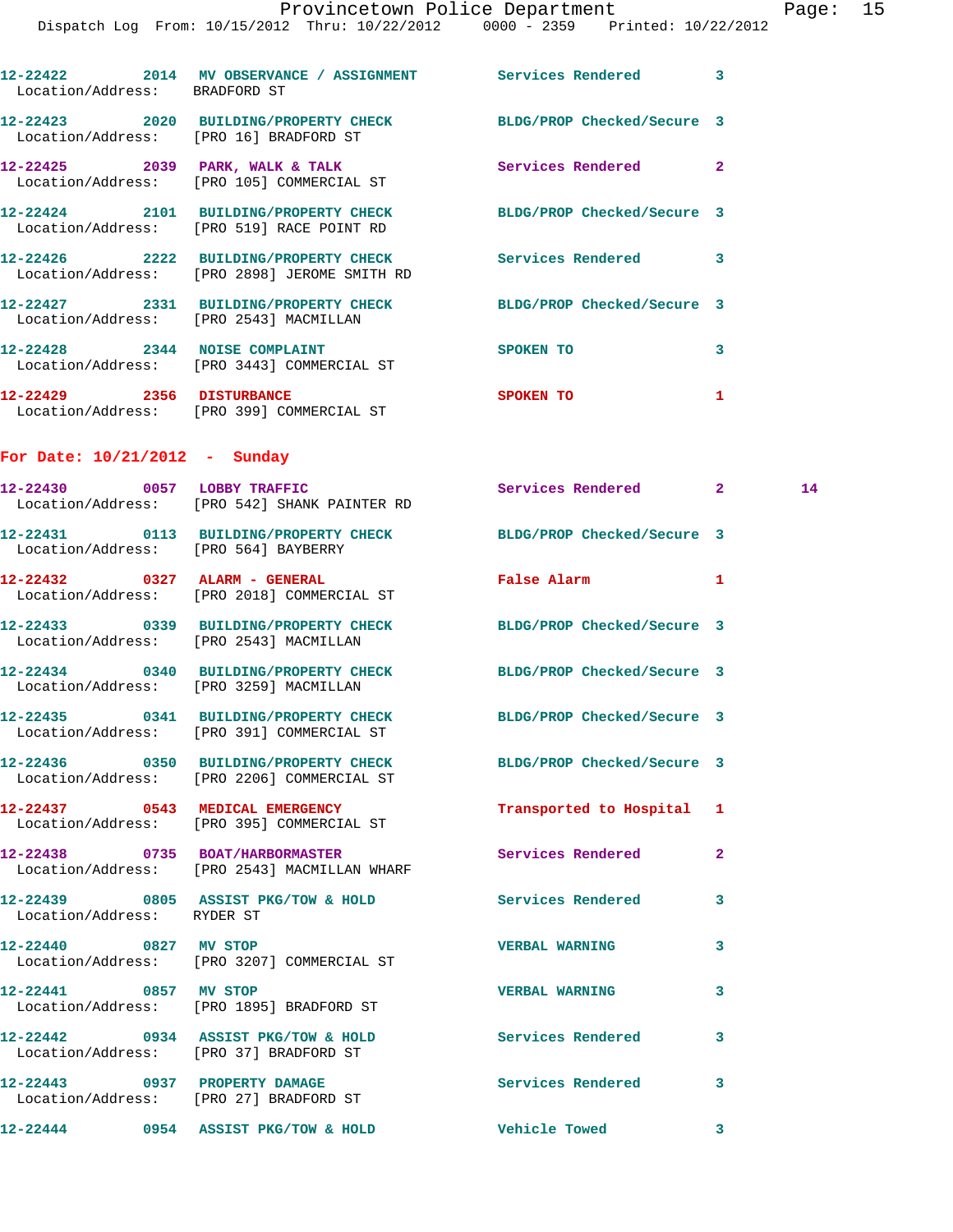|                                                               | Provincetown Police Department Page: 16<br>Dispatch Log From: 10/15/2012 Thru: 10/22/2012 0000 - 2359 Printed: 10/22/2012 |                          |                |  |
|---------------------------------------------------------------|---------------------------------------------------------------------------------------------------------------------------|--------------------------|----------------|--|
| Location/Address: [PRO 43] BRADFORD ST                        |                                                                                                                           |                          |                |  |
| Location/Address: [PRO 2521] ROUTE 6                          | 12-22445 1011 MV OBSERVANCE / ASSIGNMENT Services Rendered 3                                                              |                          |                |  |
|                                                               | 12-22446 1016 MV STOP<br>Location/Address: ROUTE 6 + SNAIL RD                                                             | <b>VERBAL WARNING</b>    | 3              |  |
|                                                               | 12-22447 1026 MV STOP VERBAL WARNING<br>Location/Address: [PRO 1892] SHANK PAINTER RD                                     |                          | 3              |  |
| Refer To Arrest: 12-341-AR                                    | 12-22448 1145 SERVE WARRANT/ARREST Arrest(s) Made<br>Location/Address: STANDISH ST + RYDER ST                             |                          | 3              |  |
|                                                               | 12-22449 1324 ASSIST AGENCY / MUTUAL AID Services Rendered 3<br>Location: [PRO 3666] EAST HARBOR/PILGRIM LAKE             |                          |                |  |
|                                                               | 12-22450 1423 COMPLAINT - STREET PERFORMERS SPOKEN TO<br>Location/Address: [PRO 438] COMMERCIAL ST                        |                          | 3              |  |
|                                                               | 12-22451 1502 LOST PHONE PINK COVER Services Rendered<br>Location/Address: [PRO 3331] COMMERCIAL ST                       |                          | 3              |  |
|                                                               | 12-22452 1511 MV STOP VERBAL WARNING 3<br>Location/Address: [PRO 539] SHANK PAINTER RD                                    |                          |                |  |
|                                                               | 12-22453 1519 PARK, WALK & TALK Services Rendered<br>Location: [PRO 3431] LOPES SQUARE                                    |                          | $\overline{2}$ |  |
|                                                               | 12-22454 1526 FIRE, OTHER Services Rendered 1<br>Location/Address: COMMERCIAL ST                                          |                          |                |  |
| Location/Address: [PRO 2518] ROUTE 6                          | 12-22455 1546 MV OBSERVANCE / ASSIGNMENT Services Rendered                                                                |                          | 3              |  |
|                                                               | 12-22456 1618 MV OBSERVANCE / ASSIGNMENT Services Rendered 3<br>Location/Address: [PRO 391] COMMERCIAL ST                 |                          |                |  |
|                                                               | 12-22457 1635 MV STOP<br>Location/Address: [PRO 356] COMMERCIAL ST                                                        | <b>VERBAL WARNING</b>    | 3              |  |
|                                                               | 12-22458 1639 ALARM - GENERAL<br>Location/Address: [PRO 3336] BRADFORD ST                                                 | No Action Required 1     |                |  |
| Refer To Accident: 12-80-AC                                   | 12-22459 1655 MV HIT & RUN<br>Location/Address: [PRO 1333] COMMERCIAL ST                                                  | <b>Services Rendered</b> | $\overline{2}$ |  |
|                                                               | 12-22460 1706 COMPLAINT - STREET PERFORMERS Services Rendered<br>Location/Address: [PRO 175] COMMERCIAL ST                |                          | 3              |  |
|                                                               | 12-22461 1712 LOST VW KEY & HOUSE KEY Services Rendered<br>Location/Address: [PRO 1790] BRADFORD ST                       |                          | 3              |  |
|                                                               | 12-22462 1835 BUILDING/PROPERTY CHECK BLDG/PROP Checked/Secure 3<br>Location/Address: [PRO 2206] COMMERCIAL ST            |                          |                |  |
| 12-22463 1843 MV STOP<br>Location/Address: [PRO 2479] ROUTE 6 |                                                                                                                           | <b>VERBAL WARNING</b>    | 3              |  |
|                                                               | 12-22464 1854 BUILDING/PROPERTY CHECK BLDG/PROP Checked/Secure 3<br>Location/Address: [PRO 3317] CEMETERY RD              |                          |                |  |
|                                                               | 12-22465 1928 MV STOP<br>Location/Address: [PRO 539] SHANK PAINTER RD                                                     | <b>VERBAL WARNING</b>    | 3.             |  |
| Location/Address: [PRO 571] ALDEN ST                          | 12-22466 1936 BUILDING/PROPERTY CHECK BLDG/PROP Checked/Secure 3                                                          |                          |                |  |
|                                                               | 12-22467 2010 BUILDING/PROPERTY CHECK BLDG/PROP Checked/Secure 3                                                          |                          |                |  |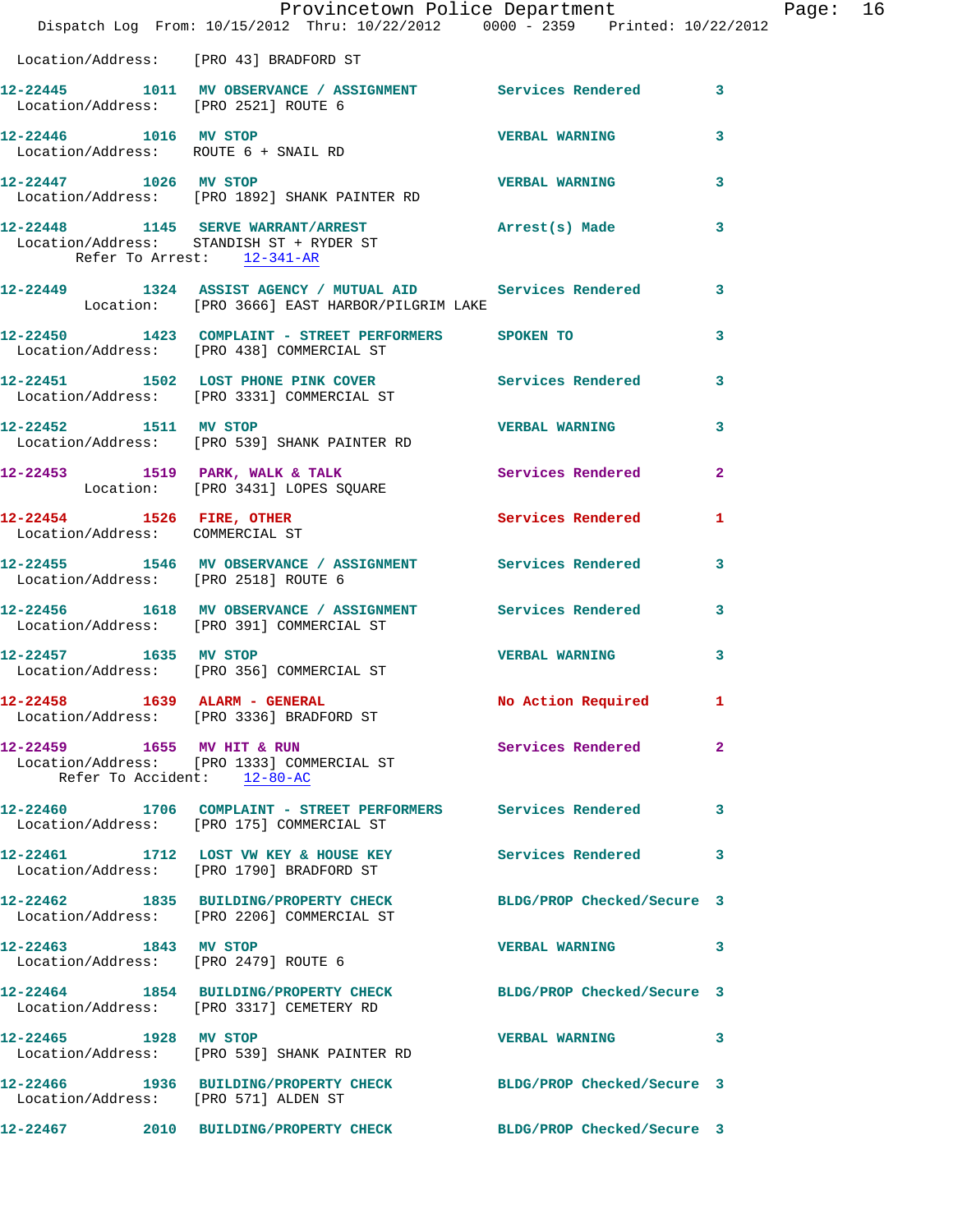|                                        | Provincetown Police Department<br>Dispatch Log From: 10/15/2012 Thru: 10/22/2012 0000 - 2359 Printed: 10/22/2012  |                            |              | Page: $17$ |  |
|----------------------------------------|-------------------------------------------------------------------------------------------------------------------|----------------------------|--------------|------------|--|
| Location/Address: [PRO 3287] ROUTE 6   |                                                                                                                   |                            |              |            |  |
|                                        | 12-22468 2105 BUILDING/PROPERTY CHECK BLDG/PROP Checked/Secure 3<br>Location/Address: [PRO 2483] COMMERCIAL ST    |                            |              |            |  |
|                                        | 12-22469 2107 BUILDING/PROPERTY CHECK BLDG/PROP Checked/Secure 3<br>Location/Address: [PRO 2206] COMMERCIAL ST    |                            |              |            |  |
| Location/Address: COMMERCIAL ST        | 12-22470 2119 PARK, WALK & TALK Services Rendered 2                                                               |                            |              |            |  |
|                                        | 12-22471 2143 FOLLOW UP<br>Location/Address: [PRO 3333] COMMERCIAL ST                                             | Services Rendered          | $\mathbf{2}$ |            |  |
|                                        | 12-22472 2150 BUILDING/PROPERTY CHECK BLDG/PROP Checked/Secure 3<br>Location/Address: [PRO 519] RACE POINT RD     |                            |              |            |  |
|                                        | 12-22473 2350 BUILDING/PROPERTY CHECK<br>Location/Address: [PRO 530] SHANK PAINTER RD                             | BLDG/PROP Checked/Secure 3 |              |            |  |
| Location/Address: [PRO 57] BRADFORD ST | 12-22475 2354 BUILDING/PROPERTY CHECK BLDG/PROP Checked/Secure 3                                                  |                            |              |            |  |
| Location/Address: [PRO 571] ALDEN ST   | 12-22474 2355 BUILDING/PROPERTY CHECK BLDG/PROP Checked/Secure 3                                                  |                            |              |            |  |
| For Date: $10/22/2012$ - Monday        |                                                                                                                   |                            |              |            |  |
|                                        | 12-22476 0039 MV OBSERVANCE / ASSIGNMENT Services Rendered 3<br>Location/Address: BRADFORD ST + RYDER ST          |                            |              |            |  |
|                                        | 12-22477 0039 BUILDING/PROPERTY CHECK<br>Location/Address: [PRO 2490] PROVINCELANDS RD                            | BLDG/PROP Checked/Secure 3 |              |            |  |
|                                        | 12-22478 0045 MV OBSERVANCE / ASSIGNMENT<br>Location/Address: SHANK PAINTER RD + ROUTE 6                          | No Action Required 3       |              |            |  |
| Location/Address: [PRO 2543] MACMILLAN | 12-22479 0117 BUILDING/PROPERTY CHECK BLDG/PROP Checked/Secure 3                                                  |                            |              |            |  |
|                                        | 12-22480 0201 MV OBSERVANCE / ASSIGNMENT Services Rendered 3<br>Location/Address: BRADFORD ST + HOWLAND ST        |                            |              |            |  |
| Location/Address: [PRO 3287] ROUTE 6   | 12-22481 0214 BUILDING/PROPERTY CHECK BLDG/PROP Checked/Secure 3                                                  |                            |              |            |  |
|                                        | 12-22482 0255 BUILDING/PROPERTY CHECK<br>Location/Address: [PRO 3259] MACMILLAN WHARF                             | BLDG/PROP Checked/Secure 3 |              |            |  |
|                                        | 12-22483 0324 BUILDING/PROPERTY CHECK BLDG/PROP Checked/Secure 3<br>Location/Address: [PRO 3030] TIN PAN ALLEY RD |                            |              |            |  |
|                                        | 12-22484 0416 BUILDING/PROPERTY CHECK<br>Location/Address: [PRO 1638] COMMERCIAL ST                               | BLDG/PROP Checked/Secure 3 |              |            |  |
|                                        | 12-22485 0436 BUILDING/PROPERTY CHECK BLDG/PROP Checked/Secure 3<br>Location/Address: [PRO 545] SHANKPAINTER RD   |                            |              |            |  |
| Location/Address: [PRO 564] BAYBERRY   | 12-22486 0459 BUILDING/PROPERTY CHECK BLDG/PROP Checked/Secure 3                                                  |                            |              |            |  |
|                                        | 12-22487 0501 BUILDING/PROPERTY CHECK BLDG/PROP Checked/Secure 3<br>Location/Address: [PRO 1646] WINSLOW ST       |                            |              |            |  |
|                                        | 12-22488 0546 LOBBY TRAFFIC<br>Location/Address: [PRO 542] SHANK PAINTER RD                                       | Services Rendered 2        |              | 14         |  |
| Location: ROUTE 6 IB                   | 12-22489 0548 MV OBSERVANCE / ASSIGNMENT No Action Required                                                       |                            | 3            |            |  |